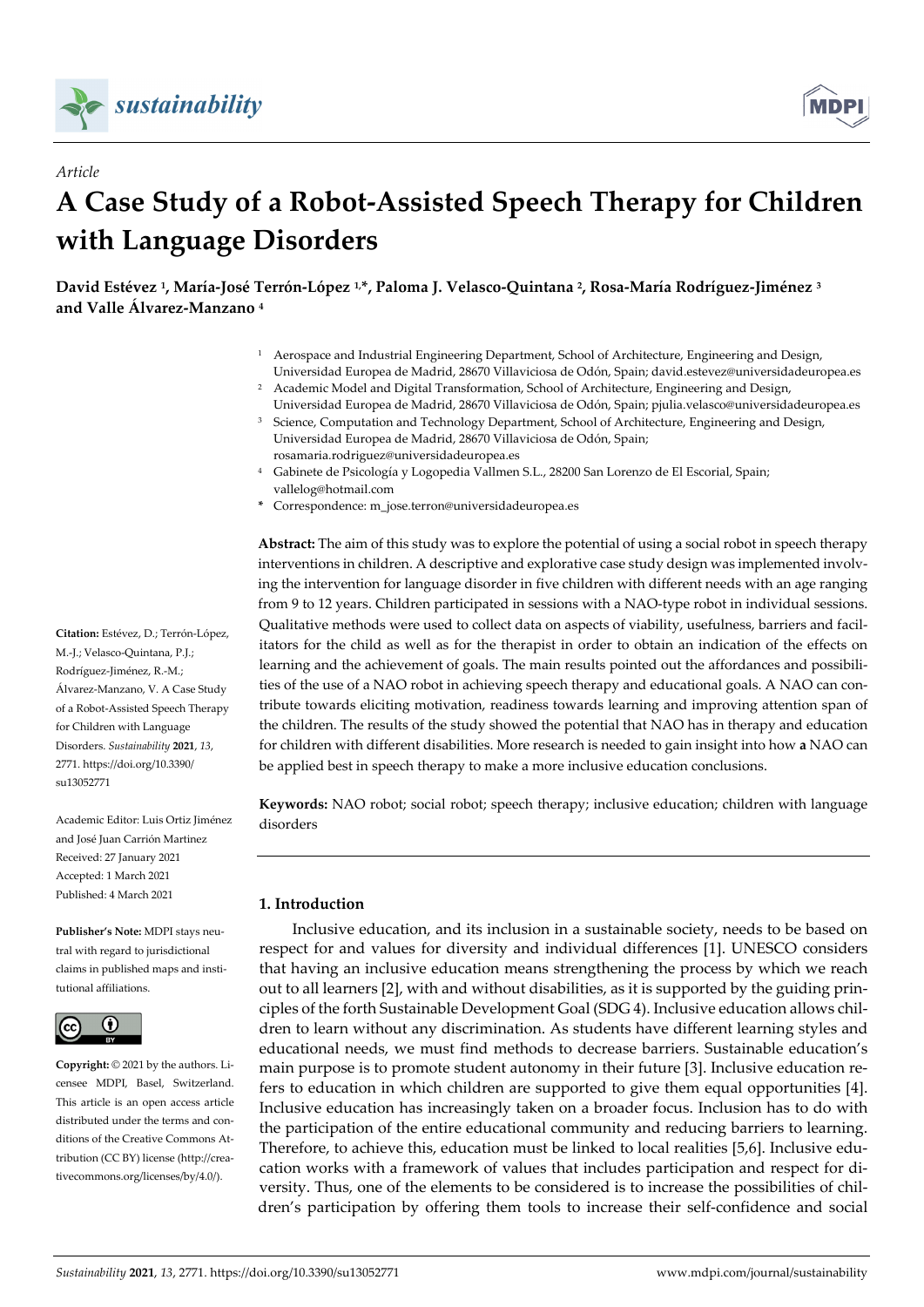skills [7,8]. Participation consists of recognizing and valuing the identity of each student and their concern for their personal and social wellbeing. In this sense, all the resources, services and aids that support this wellbeing must be considered as facilitators of inclusive education [9]. Involving technology and robots in the inclusive education may help to work towards these equal opportunities [10].

So, educational robots may help as an assistive tool for children with problems in specific fields [10]. Therefore, there have been a growing interest in exploring the benefit of children–robot interaction for educational purposes using social robotics. Social robots support each particular educational need for every child [11,12]. Hence, teachers and education therapists may use social robots as assistants to make their practice easier with children with different needs [13–15].

In this context, the research problem derives from the necessity to explore the poten– tial of logopaedic and pedagogical NAO‐robot‐based interventions in children with dif‐ ferent diagnoses of speech impairment and learning related to oral language and literacy. In this context, this paper will be guided by the following question: would integrating a social robot in the logopaedic interventions result in an improvement of the child's learning process or therapeutic evolution?

As a result, the aim of the paper is:

- To study if the results of the intervention with a social robot fits the expectations of the therapist.
- To analyse the response of the children while having a robot in their sessions.

We begin the article with a review of the main concepts embraced by this study, together with a review of the literature. Then, we present the methodology followed, the activity developed in the therapy centre as well as a detailed description of the data col‐ lection instruments to conclude with an explanation of the data analysis. Finally, we present the results and discussion.

# **2. Background and Related Works**

A requisite for sustainable education is to ensure that all the children have the appro‐ priate conditions to integrate themselves and their needs in the educational systems [16]. Assistive technologies and robots have a transformative potential to achieve integration and inclusion of children with specific education needs in formal and informal educa‐ tional settings, developing new opportunities for inclusion. In particular, social robots are widely used, as they provide children support and opportunities to increase their performance in educational activities. Therefore, the interplay between children and robots in real time can be quite positive for their learning [17] and their social development [18]. Social robots have a design that allow them to communicate and socially interact with children in different roles [19]. Due to their simplicity in the communication interaction, they can be a powerful tool in inclusive education eliciting cooperation in different ways following instructions [20], increasing their social skills [21] or provoking unexpected sit‐ uations because robots are unable to identify misunderstandings [22]. As robots have pre‐ dictable responses and provide a simple and reliable environment, they may encourage children with language disorders to improve their communication skills [23]. The social robot can be used not only as a communicator or a teacher but also as a mediator to inter‐ act with others [24] stimulating the child capabilities and skills.

In particular, we can find several examples of using NAO-type robots with children with attention deficit disorder (ADD) or with speech disorders [12,14,23,25] due to the fact that their communication interaction tools are programmed with predictable and simple functions for the children.

Language acquisition is essential for children's physical, social and cognitive devel‐ opment [26]. Language allows communicating with others. Through language children give meaning to the world around them, they can exchange information, express feelings, emotions and thoughts and acquire new knowledge [27]. Children acquire during the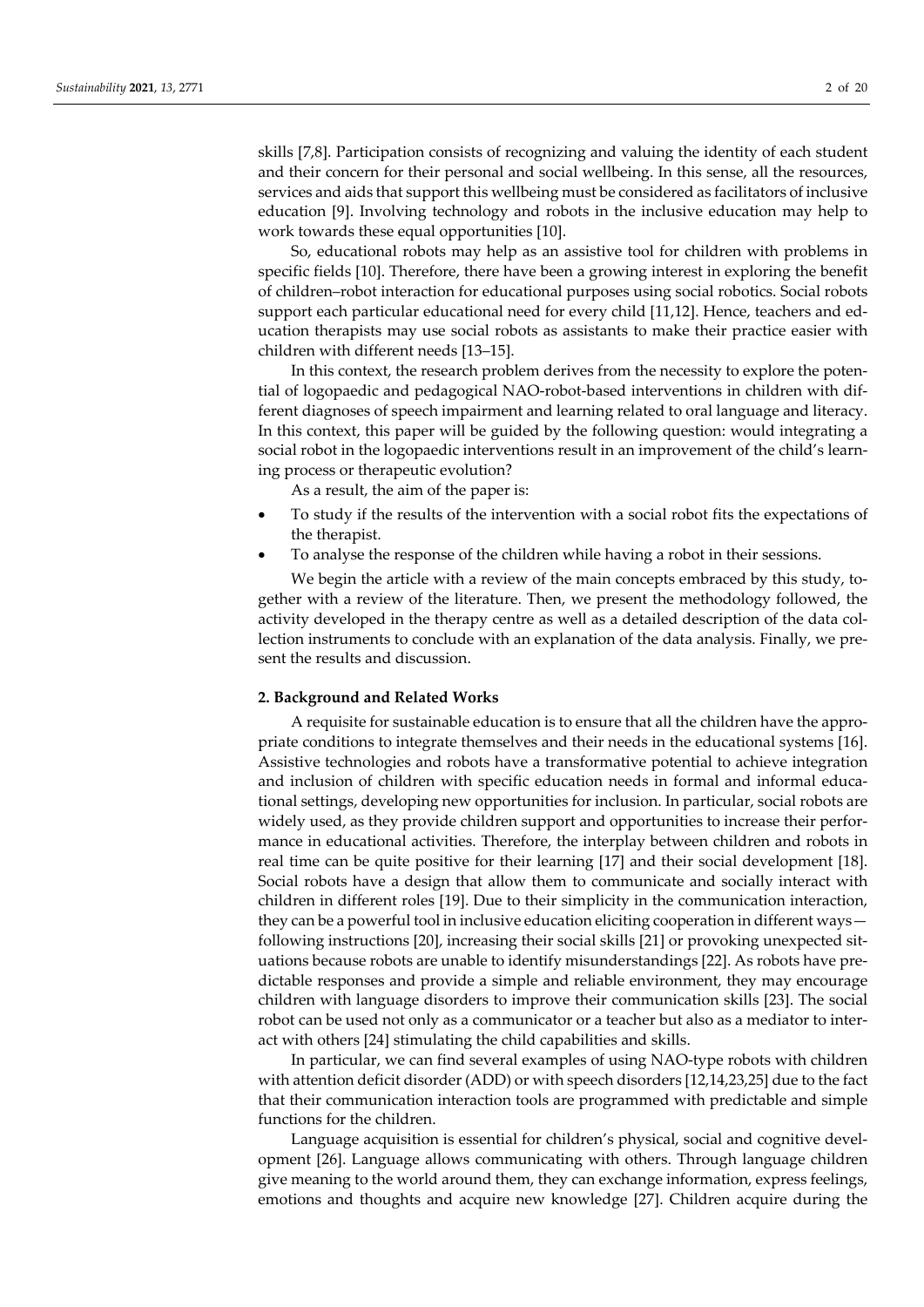early years complex components of language in areas such as phonetic, homological, semantic, morphosyntactic and pragmatic language. The hemispheric specialization for lan‐ guage is a natural process that emerges as a combination of genetic inheritance and con‐ text. There is enough evidence of the importance of environmental stimuli in the development of language components. Stimuli should be adapted to the child's state of development and give children opportunities for communicative experience [28]. Children with oral language deficits, regardless of the cause, may experience limited communication and social interactions as well as delays in reading and writing learning [29,30]. Different authors have explored the importance of reinforce the social networks of children in in‐ clusive settings [31]. In this context, a humanoid robot can be an additional therapeutic medium for the education and improvement of relationships for children with disabilities [32,33]. In particular, it could be a useful tool in the speech–language therapy field. Using a robot as an assistive education mechanism could relieve the time and effort of therapists and child's family [23]. However, there is hardly any use of robots to support the speech treatment, and most research has used other support such as a computer, communication board or talker [13,34,35]. Without detracting from their use, their efficiency is still poor due to the impossibility of taking turns, precisely one of the most important objectives when it comes to improving communication [36]. In recent years, there has been an increased number of studies about how using robots can support teachers during their les‐ sons [22,33,37–39]. Social robots have been used for students with autism spectrum disorders (ASD), Down's syndrome, cerebral palsy and motor and intellectual disabilities. Most of the experiences showed improvements in the performance of abilities, interaction with peers and engagement during the robotics sessions. Both teachers and parents considered this support as positive [40]. They encourage researchers to make more studies testing different robots, activities and also collecting parents' and teachers' voices [14,15]. Lately, the fact that children can face a robot with less fear than in a human interaction due to the robot's predictability seems to be another reason to promote the use of robots in therapeutic and educational contexts [12,23].

# **3. Materials and Methodology**

The presented work is based on a qualitative exploratory case study approach. When an explorative case study approach is adopted, it is because the relevant behaviours of the study cannot be manipulated and to understand a phenomenon in context is sought [41]. This methodology allows us to understand the meaning of the experience. This frame‐ work provides the opportunity to disclose behaviours and perceptions of the participants in the study about the issues studied [42]. This happens when the object of study is the behaviour of children. The purpose of the study is not to make a comparison with other cases, just to explore the phenomenon in context. Given the complexity of the research, the research team is made up of different professional profiles who have collaborated from their areas of knowledge. The people responsible for the technical part (engineers/programmers) have overseen programming the robot according to the needs iden‐ tified for each case. Three researchers, specialists in qualitative analysis and education, have carried out the definition of the research and the analysis of the data. In addition, one of those has also a degree on psychology master on children with special needs. Fi‐ nally, the speech therapist was also involved. The speech therapist also held regular meetings with the pedagogical team of the different children's schools both to coordinate and monitor the objectives of the intervention, as well as to open up possibilities for future inclusion of the robot in the classrooms.

As explained above, to carry out this intervention we decided to use the Aldebaran Robotics NAO, now SoftBank Robotics [43], due to its friendly and non-threatening appearance well suited for child–robot interaction [44–46]. This robotic platform widely used with children in therapy and in education [15,38,46–50], health and social care [51–54]. So,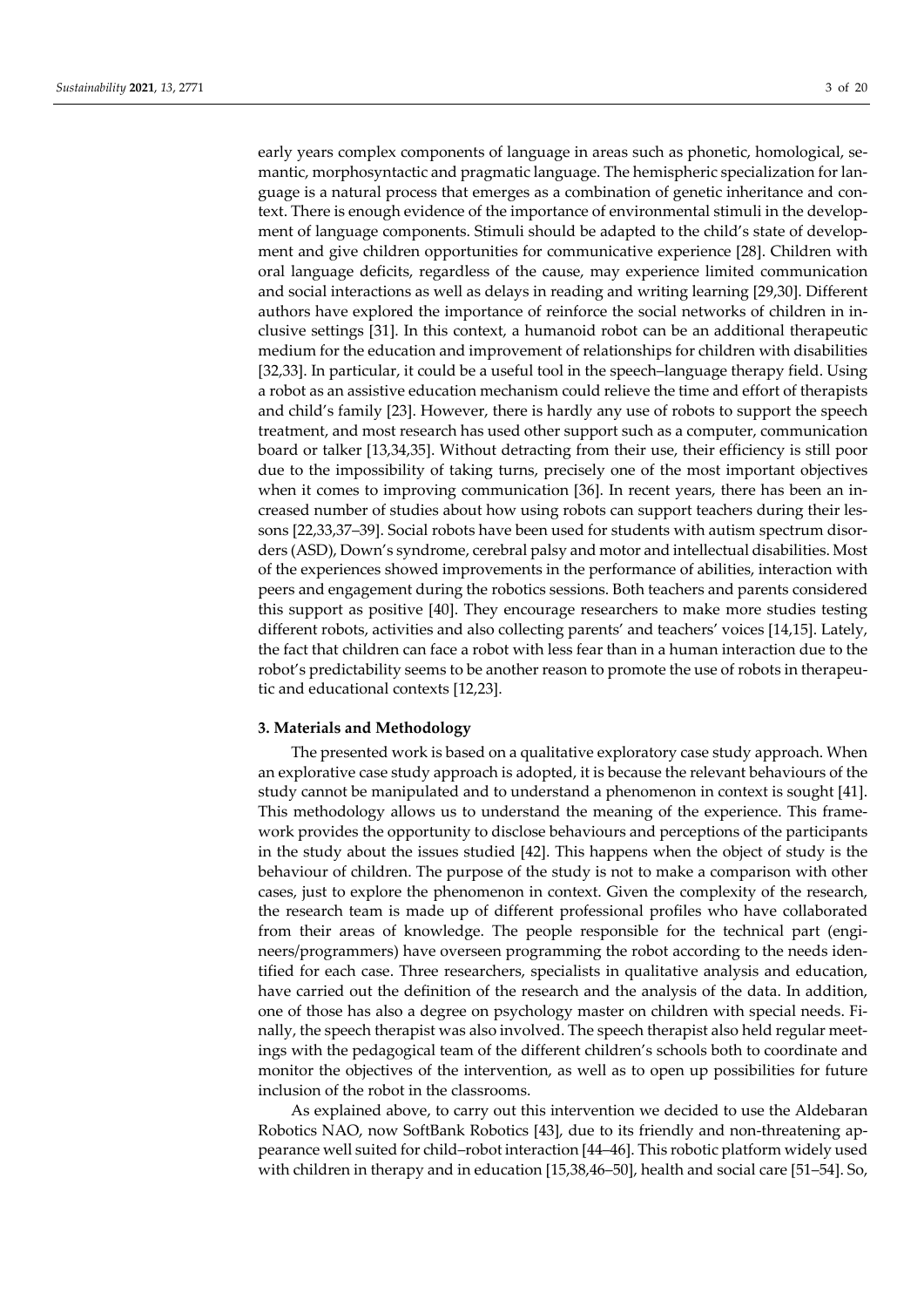the NAO robot is ready to be incorporated to assist the speech therapist through educational exercises and recreational activities in the intervention. Our NAO robot was named "EBA", from educational behaviour aid (Figure 1).



**Figure 1.** Experimental setup with child in the chair, during a therapy session with "EBA".

### *3.1. Design*

Before designing the intervention, the team of researchers met the speech therapist in the centre where the sessions were going to be held. This meeting will serve to share the possibilities that working with EBA offers to the therapies and to know the pedagogical needs during the sessions.

Once the different possibilities of using the robot were analysed, the speech therapist, together with the psychologist of the therapy centre, defined the inclusion criteria in the experiment. These criteria were mainly the type of speech and oral language impairment and, consequently, their reading and writing deficiencies and if those fitted adequately to work with the NAO robot. As a result, considering all the agents involved (families and children), they selected the cases where the use of EBA could be helpful.

In order to ensure ethics and protection of children, the necessary precautions were taken prior to the study. The study protocol was approved by the institutional ethical commission of the university (CIPI 18,069). After the selection of children, their parents were informed about the purpose of the study, and we gave them a consent form to be signed. Informed consent involved explanation of the objectives of the study to be carried out in an understandable manner and that the sessions would be video recorded. Addi‐ tionally, they were informed that their consent was requested to be able to publish the video recordings, photographs or voice recordings that were made during the speech therapy activities and the possibility of using them in academic publications. All the con‐ sent forms were reviewed with each family involved in the study, and all questions posed were answered before consent was obtained. So, they were able to decide whether they agreed to their child's participation and to the videotaping of the sessions before the ex‐ periments took place and data were gathered. They were notified that EBA will support the sessions for a limited time. Then, the "Information sheet and informed consent" signed by the parents was collected as well as the children's verbal consent prior to their participation.

# *3.2. Cases Description*

Five Spanish-language children, aged 9–12, were recruited by the speech therapist to participate in our explorative case study. The diagnosis about the children's cognitive and language level of development was made by the psychologist and speech therapist from the centre where the study took place. The participants' description is listed below.

Child 1 is 10 years old, born with a cleft palate and cleft lip. At three and a half years of age, the child began speech therapy intervention for oral language and internal lan‐ guage structuring. In the first diagnosis, the child did not present developmental delay in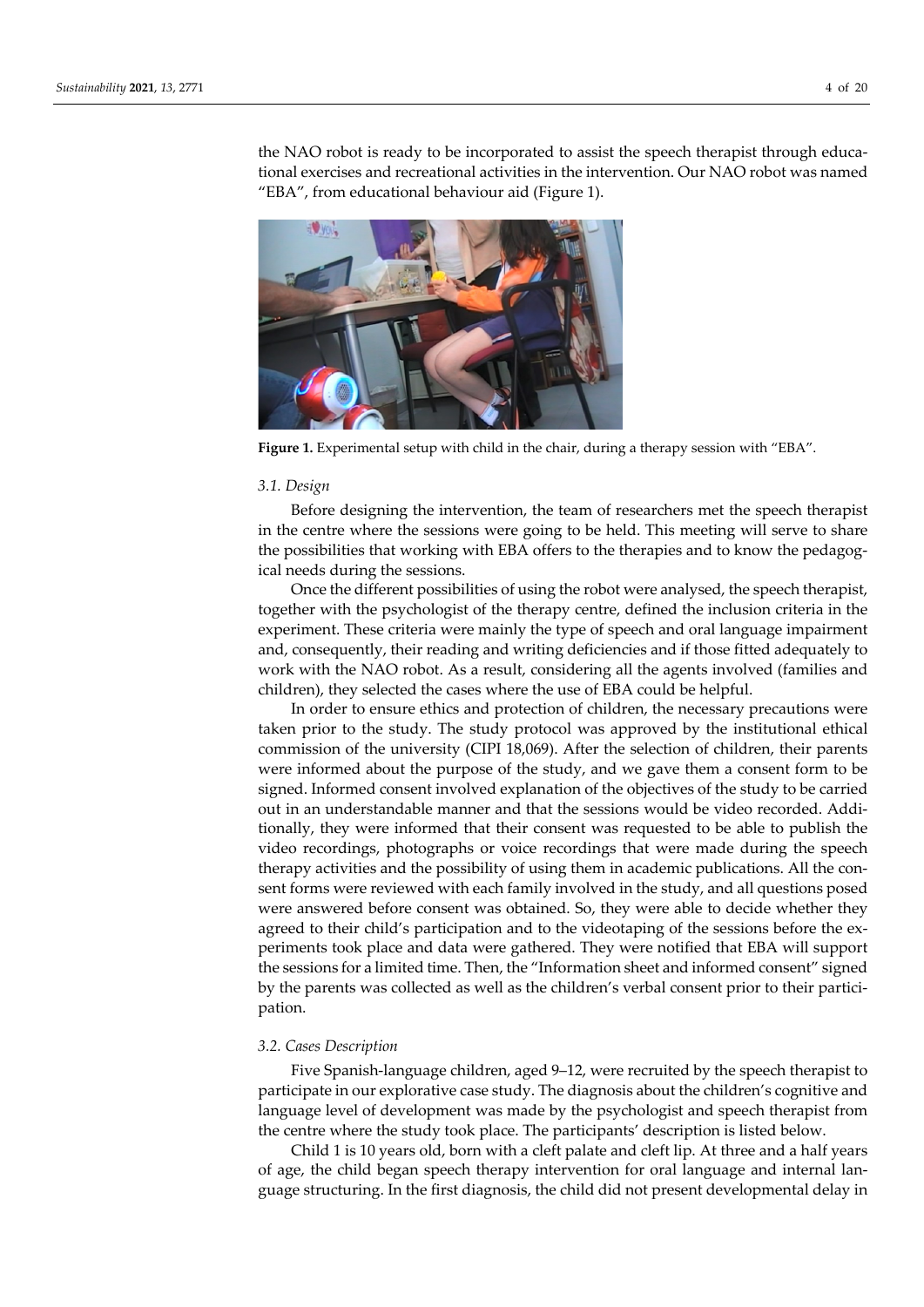the three areas of internal structuring of oral language (pragmatic, semantic and morpho‐ syntactic). The child underwent two surgeries to correct the cleft palate and cleft lip after which the bucolinguofacial hypotonic alteration and the fear of speaking in public has overcome. The child has problems in oral language, nasality, vocalization and psychology in the use of language. Work is done on the phonemes/n/by nasality and/r/, techniques of vocalization and to increase voice volume, continuously monitoring the child orthodontic process.

Child 2 is 9 years old who has spent 3 years in speech therapy intervention and also in psychological treatment. The child has a specific language impairment (SLI), attention‐ deficit hyperactivity disorder (ADHD) with comorbidity, dyslexia and disruptive mood dysregulation disorder (DMDD) with oppositional defiant disorder (ODD). The child has a developmental language disorder, and it is very difficult to catch his attention and em‐ pathize with him. The child has phonological short-term memory deficits. Most of the time child 2 is unmotivated to interact with other persons and has a low rate of initiations in interaction.

Child 3 is 9 years old with SLI without attention‐deficit disorder (ADD) who has spent 3 years in speech therapy intervention. Child 3 has affectation at emotional level with misuse of oral language with symptoms of illegibility, alteration of the internal structuring of language in the pragmatic, semantic and morphosyntactic areas and strong agrammatism. In turn, she presented a severe phonological disorder in the form of multidisciplinary in the phonemes/s/,/r/(simple and vibrant) and/l/in the structures of vc, vcv, vcvc, cv, cvc, cvcc, cvcv and cvccv and strong bucolinguofacial hypotonia. Child 3 has got mixed dyslexia with evolving dysgraphic and dysortographic symptoms, much involvement in semantic code and difficulties in the integration and execution of their executive functions. Direct intervention is focused on dyslexic symptoms, their discrimination pro‐ cess and oral language, as well as on the process of reading‐writing maturational rein‐ forcement. Cognitive and neuropsychological rehabilitation tasks try to stimulate and im‐ prove the child performance in any domain of cognition: language, attention, motivation, memory, executive functioning, spatio-temporal orientation, calculation, visual perception, etc.

Child 4 is 9 years old and has spent 3 years in speech therapy intervention and in psychological treatment. Child 4 has a language developmental delay and several types of dyslalia. The child is terrified of being inferior to others and has great self‐demands when interacting with other persons.

Child 5 is 12 years old who has spent 3 years in speech therapy intervention. Child 5 is dyslexic with evolving dysgraphic and dysortographic symptoms with an ADD. Child 5 has got learning problems, both in math and language. There is no presence of dysexec‐ utive syndrome as such, nor of an alteration in the integration, placement and use of executive functions. What must be achieved is a greater balance of these functions so that they are given equally and in parallel. The stimulation of the cognitive functions is achieved through restoration and rehabilitation strategies oriented to improve the perfor‐ mance in different domains of cognition such as language, attention, motivation, calculation and visual perception.

### *3.3. Enviromental Setup*

The intervention was conducted during ordinary therapy sessions at the speech ther‐ apist centre in a  $5 \times 4$  m room. There was a desk, a computer screen atop, the NAO robot (EBA) and two chairs in front (Figures 1 and 2).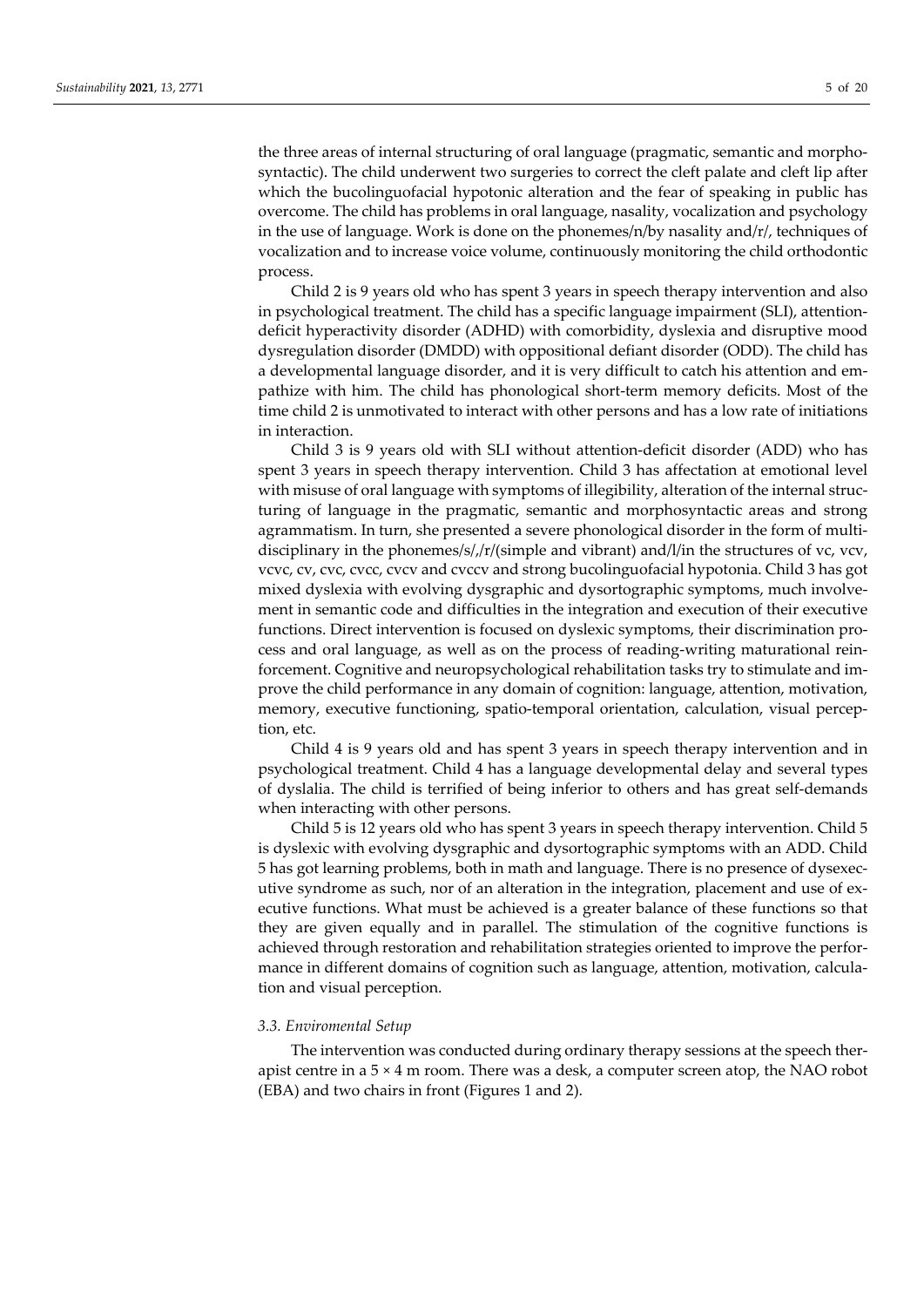

**Figure 2.** Experimental setup on the floor during a therapy session with "EBA".

EBA was positioned either on the floor or on the table looking to the child. The ther‐ apist is always present and lead the sessions. The child interacts directly with EBA. Ther‐ apist and child can move around the room.

It is important to remark that the use of this social robot implies that an engineer‐ programmer must participate actively in the design and programming of the robot. In our case, a member of the research team carried out this work. He oversaw programming the robot with the actions determined by the therapist and to make the necessary changes to adapt these actions to the different behaviours of the children. For this reason, it was necessary for the engineer to attend the therapy sessions. He was always sitting on one side of the table with a camera placed behind him in a fronto‐lateral position to videotape the sessions so as to capture the facial expressions of the children as they interacted with EBA. His presence made it possible for him to act as an observer at the session.

The programmer is inside the room with EBA when the session starts, in order to make sure that everything is working properly and do not disrupt the session. The speech therapist and the child enter the room together. The intervention starts by introducing EBA to the child, to become familiar with the robot. The child interacts during the sessions, both with the robot and the therapist.

### *3.4. Data Gathering and Analysis*

Thirty-minute sessions with children were conducted once a week for 30 weeks. For a later analysis, these sessions with EBA were video recorded. Due to personal reasons, some children could not attend to all the sessions.

Multiple data sources were gathered and triangulated to give validity to the study:

- Two semi‐structured interviews conducted to the therapist;
- Therapist and programmer personal diaries of each session;
- Video recording of the sessions.

The semi‐structured interviews conducted to the therapist were done to understand in depth the therapy sessions. Semi-structured interviews were used, because they enable narrowing around the needed topics while allowing the interviewed to feel free to talk about whatever she considered important [55]. The interviews were held in person and were recorded under informed consent. We interviewed her once at the beginning of the experience and once after the video observations, when the study had finished. The initial interview, which gathered background information about the children, the centre, the speech therapist and the robot technology use, lasted about 45 min. The second interview served to review the evolution of each child during all the sessions and to better under‐ stand some of the findings of the video observations and the reflective diaries. The guid‐ ing questions sought to complete information on the pre‐identified constructs of interest and to induce any other emerging categories or find unexpected information. The ques tions were face validated by the research team, according to the research objectives and their wording. These questions helped us to go deeper into the results obtained and the evolution of each case.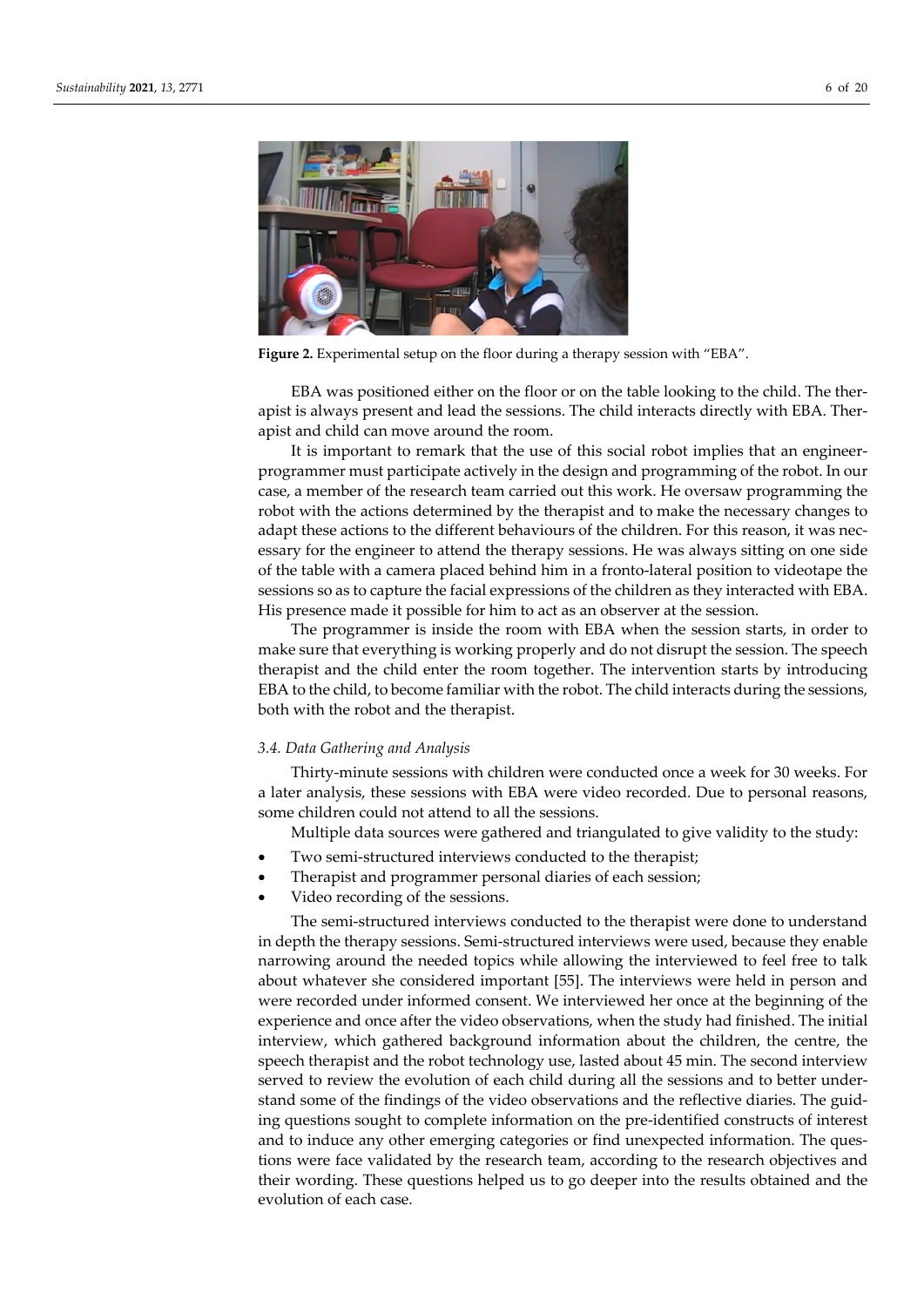Two researchers jointly conducted the first interview, the video observation and post-observation and post-experiment interview to establish consistent interview and observation procedures. Researchers also made detailed field notes and kept research diaries summarizing each observation and interview and identifying potential themes that could be used when developing the coding system for data analysis. The therapist and the pro‐ grammer made a detailed reflective diary after each session with each child. The therapist wrote it and the programmer recorded it. In this study, it is intended to examine the response of children to therapy, so it was planned to use the video observations to separate the interviews and diaries of the programmer and the speech therapist, giving us the op‐ portunity to select the video material that will fit our research questions. In this way, the videos will capture details of each situation and will be a powerful addition to interviews and diaries [56,57].

# Analysis Procedure

The qualitative data (semi-structured interviews, reflective diaries and videos) were thematically analysed through coding and interpretative techniques using NVivo 13 iden‐ tifying patterns or themes in them [58,59]. Thematic analysis is defined as a "data reduc‐ tion and analysis strategy by which qualitative data are segmented, categorized, summarized, and reconstructed in a way that captures the important concepts within the data set" [60]. While focusing on the interpretive analysis of the interview transcripts and diaries, video recordings and notes taken during the observations were also reviewed to clar‐ ify and triangulate data. The process of analysing the data was:

- A professional service verbatim transcribed the content of the audio‐recorded inter‐ views and reflective diaries of the sessions.
- First round of data analysis consisted in reading the transcribed material and viewing videos of the sessions to triangulate the findings of the transcribed material. An in‐ ductive thematic analytic approach was used in order to identify content units and emerging themes and patterns in the data. This served to establish the initial categories, which were related in meaning. Each coded unit could have more than one category. This analysis was done independently.
- Then, we had successive meetings to establish the dynamics of coding, discuss the differences in the excerpts selected and the categories chosen.
- The material was reviewed, and the discrepancies were resolved through analytic conversations until reaching a consensus regarding the excerpts, the observational categories and the emerging themes.
- Based on a data‐reduction process, we started with a "book of categories" previously agreed, with a brief description of each one that was expanded during the process. From these initial dimensions, an inductive process was carried out and some other categories emerged (Table 1).
- In the second round of analysis, we used a deductive thematic approach. The process was completed by saturating the information and with new interpretations of meanings being developed.
- The most important quotes to describe the results were extracted and grouped to organize all the information found, looking for correlations between them.
- Finally, a narrative connecting the findings was written from the triangulation of all the data analysed.
- Videos were identified using the following codes C1, C2, C3, C4 and C5 for each child, followed by the date of the recording.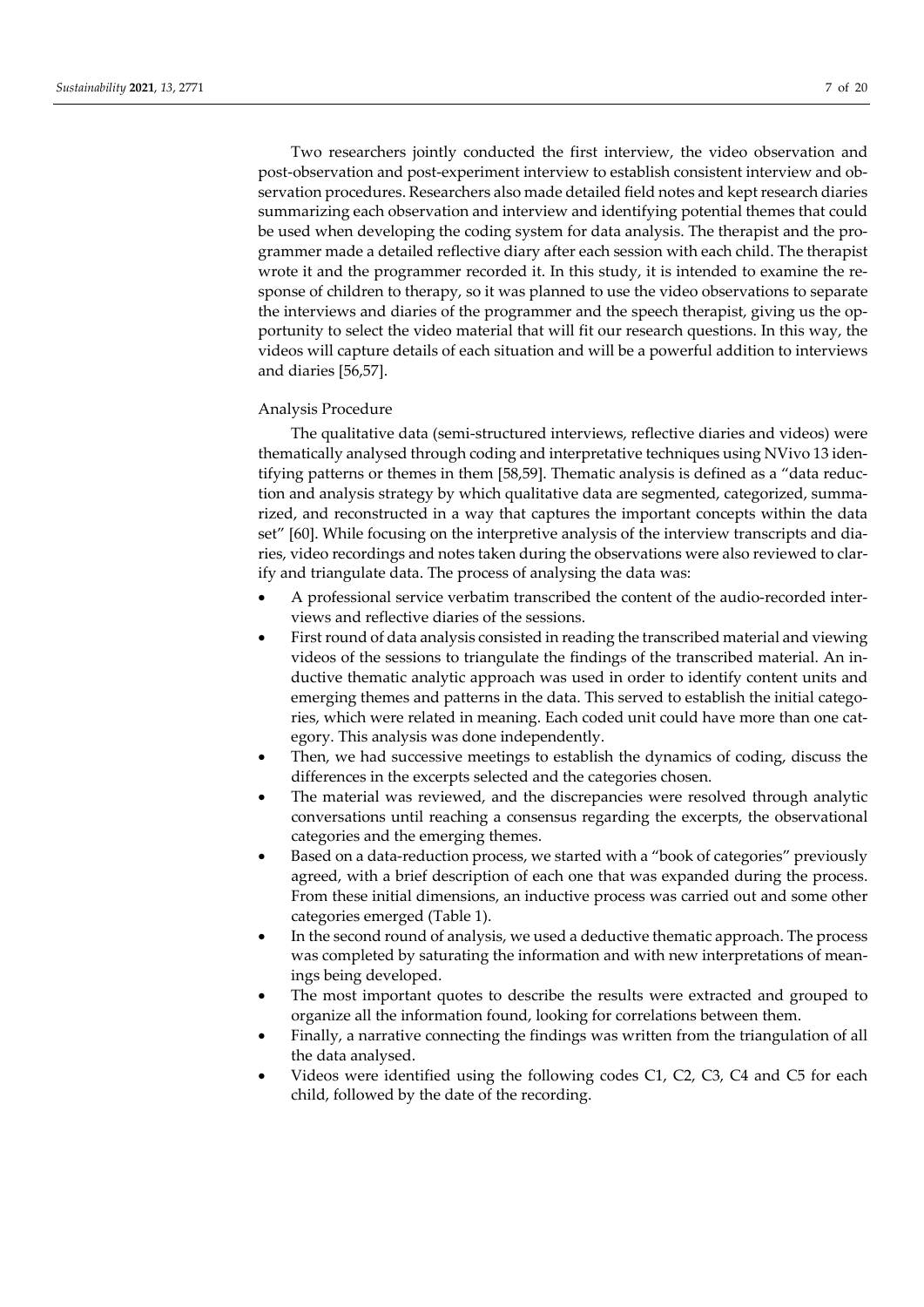|                                                                                           |                            | Formulation of questions and answers           |
|-------------------------------------------------------------------------------------------|----------------------------|------------------------------------------------|
|                                                                                           |                            |                                                |
|                                                                                           | Speech therapist           | Comprehension and construction of<br>sentences |
| Intervention<br>(observations related to the therapy<br>itself and the objectives worked) |                            | Articulation and pronunciation                 |
|                                                                                           |                            | Voice volume                                   |
|                                                                                           |                            | Dictations                                     |
|                                                                                           |                            | Games                                          |
|                                                                                           |                            | Literacy                                       |
|                                                                                           |                            | Reading comprehension                          |
|                                                                                           | Memorization               | Through the multiplication tables              |
| Readiness towards learning                                                                | Motivation                 | Positive reinforcement                         |
| (children's attitudes towards learn-<br>ing)                                              | Attention                  |                                                |
| <b>Emotional aspects</b><br>(affective behaviour)                                         | Empathy                    | Creating a link with EBA                       |
|                                                                                           | Other affective components | Absence of value judgments                     |
|                                                                                           |                            | Absence of non-verbal language                 |
|                                                                                           |                            | Frustration                                    |
| Relationship with EBA (estab-<br>lished relationship between child<br>and robot)          | Behavioural changes        |                                                |
|                                                                                           | Interaction styles         | Teacher                                        |
|                                                                                           |                            | Resource                                       |
|                                                                                           |                            | Friend                                         |
|                                                                                           | Personalization            |                                                |
|                                                                                           | Ambivalence                | Changing roles                                 |

**Table 1.** Dimensions and categories.

the programmer)

**4. Sessions with EBA**

The study was focused on analysing how the NAO robot use would effectively affect the children's response in the intervention according to the therapist. To do this, we focused on the identification of the factors that promoted, due to the integration of the NAO‐ robot in the sessions, an improvement in the child's learning process.

Consequently, after the first meetings with the speech therapist, the sessions with EBA were designed so that the following aspects were worked on.

- For the children with dyslalia and dyslexia:
- Reading comprehension: short/medium‐ and long‐term memory.
- Literacy.
- Storytelling.
- Tales.
- Vocabulary.
- Phonological awareness.
- Articulation and phonetical–phonological pronunciation.
- Phonetic segmentation.

For the children with ADD:

- Attention.
- Writing.

For the children with SLI: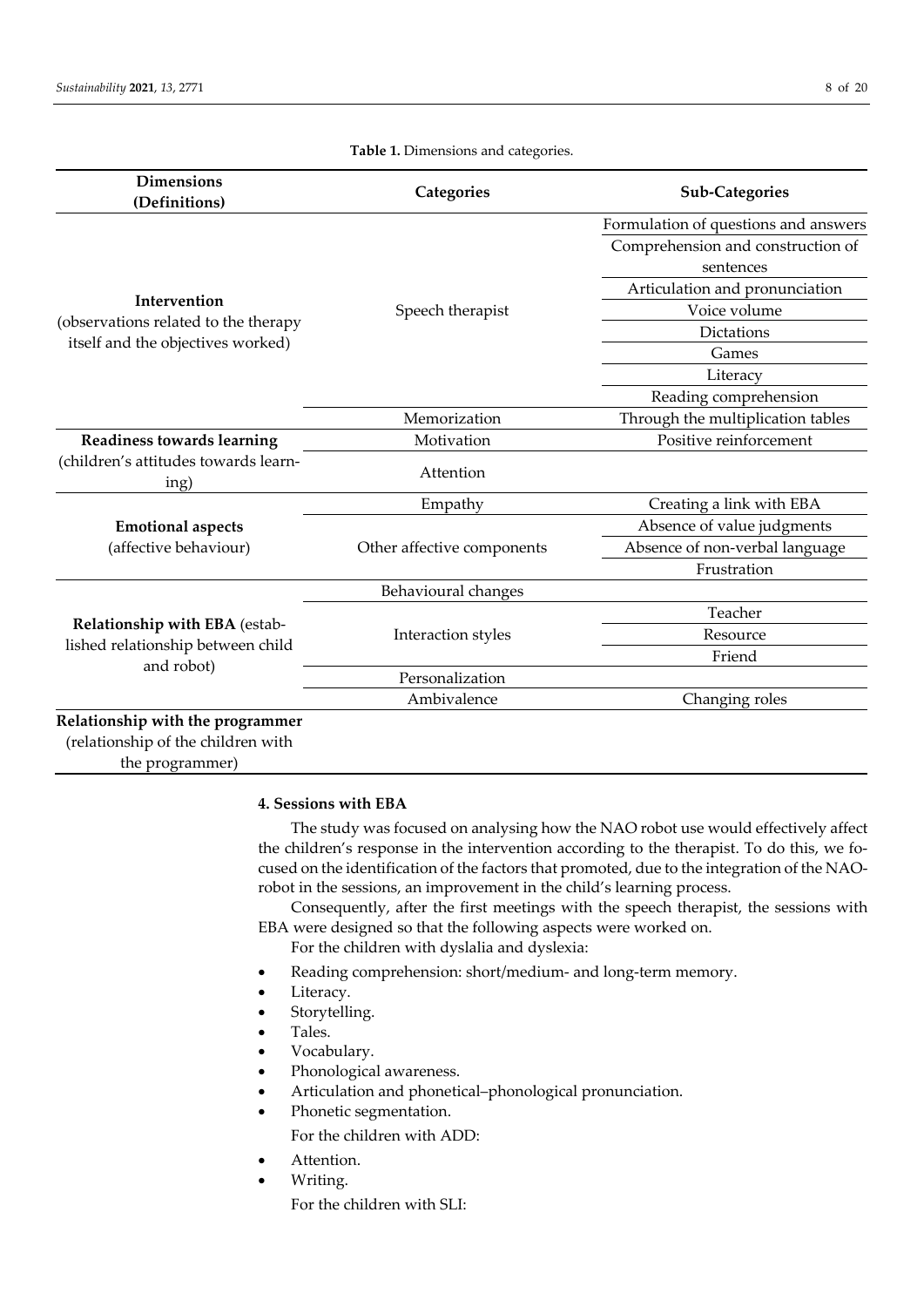- Oral and written comprehension.
- Reading and writing.

The objective of the sessions was to identify the factors that promote a substantial or a partial improvement of the child's learning process or evolution after the integration of the NAO robot inside the sessions.

We started with a common software for all the cases [61]. Those were based on the previous experience of the speech therapist with the children. After each session, adapta‐ tions to this software were made such as to make EBA functioning related to each participant.

While entering in the session, the first script was always to say "Hello" to the child and a short conversation about the children mood. This greeting script is developed to provide emotional interaction. "EBA" asks the child to tell them how they feel and asks for the homework they have from the school.

Depending on the answers, the session starts with the exercises pre-programmed inside a module. Whether the child completes or not the tasks correctly, EBA's mission will be to provide positive reinforcement encouraging the child. These reinforcements are different for each child, as they are connected to the responses given, to their behaviour and to the child's difficulties during the therapy session. The answers of "EBA" sometimes include sounds and movements such as raising the arms or conveying different forms of feedback to reflect behaviour approval and positive reinforcement.

The modules were reviewed by the speech therapist before being used.

For the module of reading comprehension, as the objectives were to strengthen reading and to work memory and sustained attention, "EBA" mission was to ask questions about the text that has been read, giving positive feedback to the child.

For the module of dictations, stories and vocabulary and improvement of oral comprehension, the objective was to strengthen vocabulary, as well as written and oral comprehension. To achieve it, "EBA" will ask the child to tell a story and ask questions about it and make dictations checking the spelling.

For the module of articulation and phonetic–phonological pronunciation, the aim is to develop the grapheme–phoneme correspondence, to recognize and to identify the au‐ ditory discrimination of the different phonemes and to develop pronunciation skills. In that case, "EBA" assumes the role of a student or of a teacher, and the child the opposite one, and indicates the child's understanding or not of what he says.

During the module of phonological awareness and phonetic segmentation, the objectives are to strength the lexical and phonological routes of reading and writing, to enhance the grapheme–phoneme conversion and to identify syllabic structures cv, vc, cvvc, cvcv, ccv, cvv, ccvc. So, "EBA" will ask the child for words starting with a letter or will ask the child to identify how many syllables are contained in a word told.

Finally, for the literacy skills module, the objectives are to increase the concentration of the child and strengthen auditory processing, to be able to respond to a verbal question and to develop active listening skills. To achieve them, "EBA" will ask the child to repeat more clearly everything he does not say properly, will ask questions about a listened story and will give instructions to the child for all the activities defined.

The aim of the activities made with "EBA" was to work on the therapist's objectives for each child. As the programmer is there, the robot can change its behaviour during the intervention when it is required.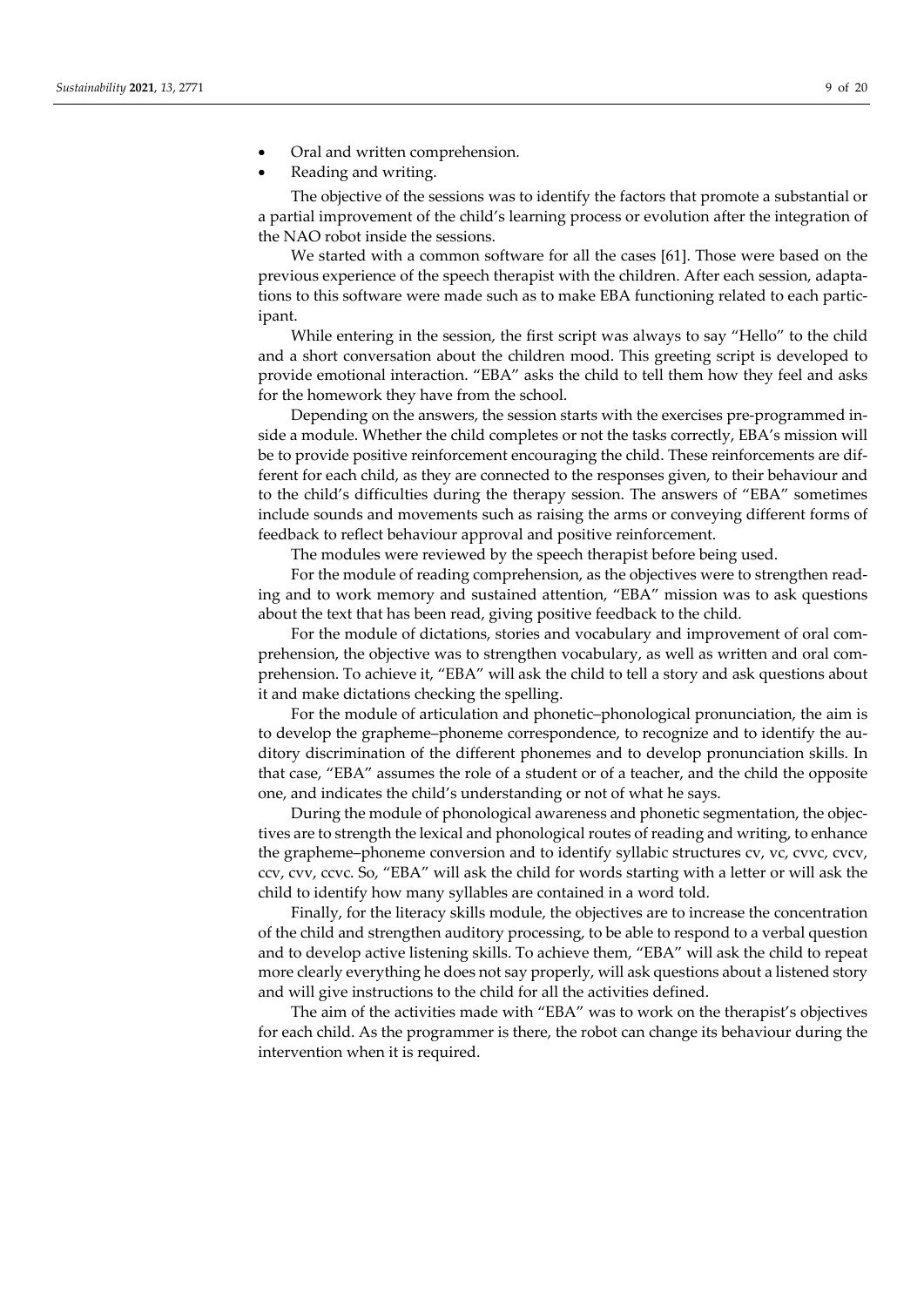### **5. Results and Discussion**

The results presented arise from the qualitative analysis of the information retrieved, based on the categories emerged that respond to the general objectives of the study. They come from the triangulation of the data from the diaries of the programmer and the speech therapist, the video observations and speech therapist interview. Therefore, they are shown based on the main dimensions (Table 1), showing some of the excerpts retrieved (in italic). The categories and dimensions are bold highlighted.

Technical results about the robot architecture can be found in Egido et al. [61].

### *5.1. About the Intervention*

In relation to the results of the intervention in each case, we have identified two large categories according to the objectives worked on.

On the one hand, there are those relating to **speech therapy**. In this case, the sessions' work was mainly on oral and written language. According to the vision of the therapist, integrating a robot in the therapy sessions can be fruitful regarding the **formulation of questions and answers**. As Cangelosi et al. remarked [62], the linguistic input that chil‐ dren receive is less motley in comparison with speech directed at adults. The robot uses the characteristics of child‐directed speech, such as less words and simple grammatical constructions [23]. When EBA poses any question, the child must endeavour to answer by vocalizing correctly and with good pronunciation. Otherwise, the robot will not under‐ stand the answer, as it can be seen in the videos. Furthermore, if the child wants EBA to understand the answer given, the sentence structure must be such that the information is coherent and clear. Likewise, when the therapist asks the child to ask questions to EBA, the child should do so in a clear and orderly manner. As a result, the support that EBA offers implies a development of children's ability to **comprehend and construct sentences** of any length. For example, child 3 feels securer and, consequently, talks to EBA non‐stop with better arguments.

*"So, if you notice in C3, the child begins to better understand longer sentences. Yes, and applies it. I think it has helped in their learning, in their reading."* [Second interview with the speech therapist]

As the children wanted to be understood by EBA, in some cases, this turns into in‐ creasing their **voice volume**. Analysis of the data revealed that increasing the volume of the voice was a challenge for the children, and when the video clips were viewed in relation to oral language practice, the discussions that were shared with the entire research team revealed how they do it. The speech therapist commented that "*When he sees me wait‐* ing for the answers, because I give them enough time to wait, it feels like an eternity, but suddenly it seems that C1 has broken her shyness to speak. She strives to be heard by the robot. When EBA *says 'I'm a little deaf', C1 smiles and thus increases the volume of her voice."*

It is observed in the videos how, for instance, child 1 has broken her shyness to speak. She strives to be heard by the robot and, thus, naturally increased the volume of her voice.

"Well, C1 is always glad a lot to see EBA, I think she is the one who is most happy and we will work with mostly vocal mobility as she is the one who has had a jaw surgery and phonetize and raise her voice for EBA being able of listening to her. It is the way to encourage her, tell her that EBA does not listen well and that she needs her to raise her voice, something that she is not *normally doing. Because in this way we begin to help her open more phonetically the words you* meed to hear, I mean, say, so that EBA will listen to her whenever she tells it a story or something." [Programmer's diary (13/12/2017)].

*"... It was a moment that 'EBA' said 'Speaks me higher' and the child saw that EBA didn't respond because he could not hear. She started up inadvertently, i.e., not gave the command "turn* up the volume of your voice" because she has fully retracted that order. But she needed EBA listen*ing to her, then there appeared the volume. So, there has been a significant change and from there* it is true that parents have spoken with me and they say they have noticed that she speaks a little *higher...."* [Second interview with the speech therapist]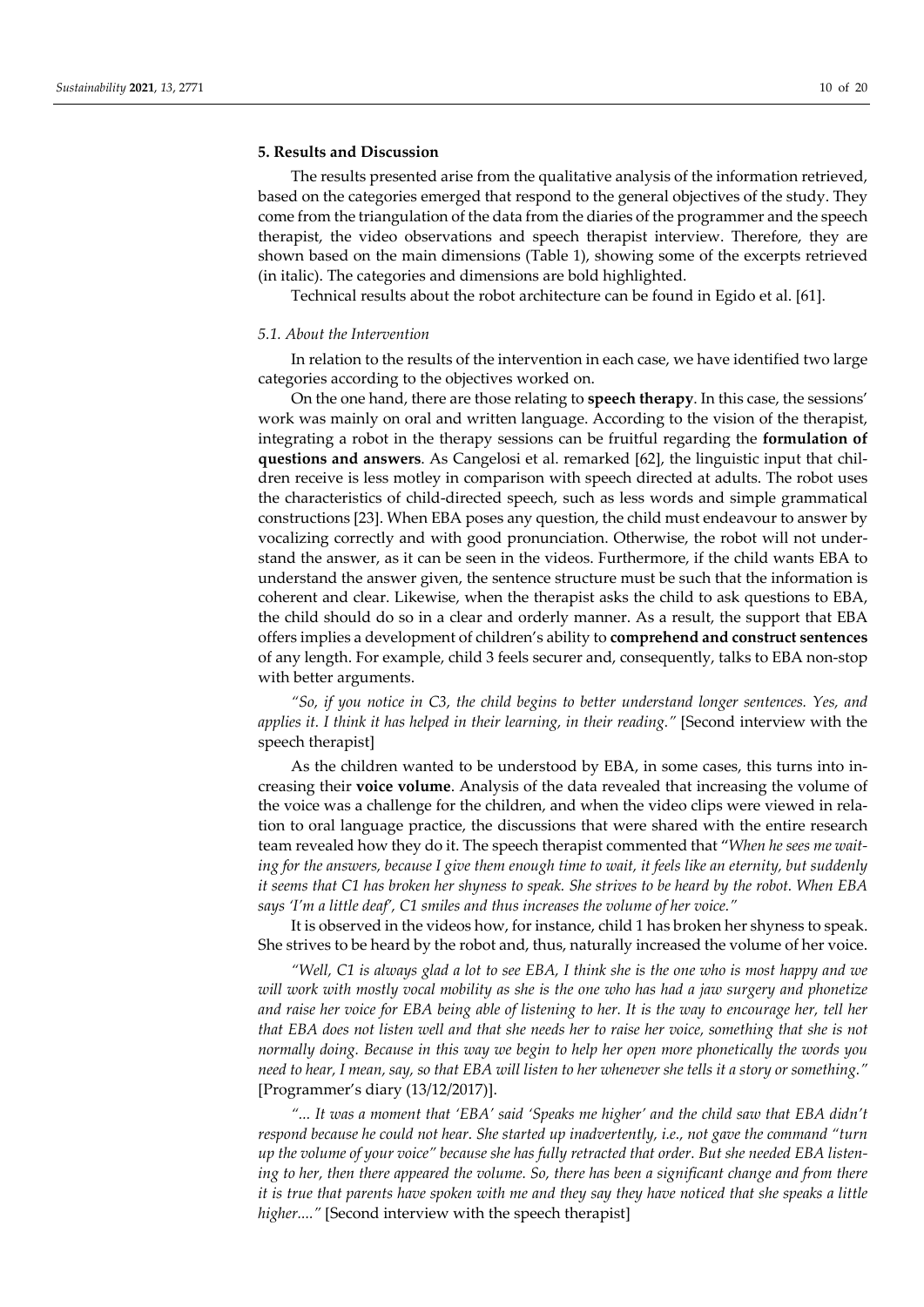In learning **written language**, the robot participated in different word construction games as well as dictations. These exercises contributed positively, according to the opin‐ ion of the therapist in the development of these exercises.

On the other hand, exercises were carried out to improve the children's **memoriza‐ tion**. To this end, work was done on learning the multiplication tables.

*"... in learning the multiplication tables, for example, I think he's learned thanks to EBA, as* there was no way until it appeared. I told David: 'Please, put the tables in the software, and let's *see'. Hey, it was wonderful!"* [Second interview with the speech therapist]

Therefore, it can be observed that the turn-taking situations between the robot and the children, since the use of appropriate linguistic expressions are important for the de‐ velopment of children's language, it produces an increase in the duration of speech and interaction [22,23,63].

### *5.2. Willingness to Learn*

An important issue to consider in interventions related to learning in children is to identify how the use of the robot influences these learnings. In this sense, we have identified some categories related to motivation, attention during exercises (both sustained and targeted attention) and the use of positive reinforcement.

The speech therapist contemplated the support given by EBA in the sessions as a **motivating element** for the children. The speech therapist infers causal relationships be– tween aspects of EBA and results in the progress of children. She perceived that working with EBA is a source of pride for one case, leading to increased motivation and increased willingness to learn, having a better performance on the sessions as it can be found in other studies [23,24].

"She tells it to her friends in class and had to send a photo of the robot.... She told me that she is one of the few children in the school who has a robot. She says so and therefore she does her best *to work or play with EBA."* [Second interview with the speech therapist]

The robot's company can encourage the child to participate more in the conversation regardless of the hits [39].

In some cases, it is observed in the videos how the same verbal reward (for example saying "very well") is more reinforcing when it comes from the robot than when it is issued by the speech therapist. This is attributed to the child perception of support and unconditional approval by the speech therapist, while the robot is seen as an objective evaluator. This **positive reinforcement**, therefore, motivates the children to learn.

*"EBA helped her a lot with the questions/answers, because it understands her and immedi‐* ately says 'very good, very good' and for her, having a robot saying 'very good' is much better. I used to tell her, why do you get so happy? And she says: 'Because it is a robot.' Sure, I can say 'good, you have done it very well' and I give her a big kiss, but I... she knows that I love her and that there is an affective part and not in the robot. She knows whether she is doing well or not, I will always love her. But if the robot tells her that she has done it well, she knows it is because she really has done it well, and she is aware that she has done it well. And that is what is helping her *in that aspect: she is talking to EBA more, constructs the sentences better and understands at a comprehensive level the way EBA constructs sentences."* [Second interview with the speech therapist]

Another consequence of the cooperation of EBA is that the speech therapist noticed that the children focused their **attention** more both sustained (that is maintained for a certain time period), as targeted.

*"Yes, they keep sustained attention more because it is indeed curious, sustained attention both at the level of learning and focusing of attention, such as movement. This child, when EBA is not* going from room to room, he stays here, he rises, stands up, moves around the chair, but not out of *here, and that's mean body control because what interests him is here."* [Second interview with the speech therapist]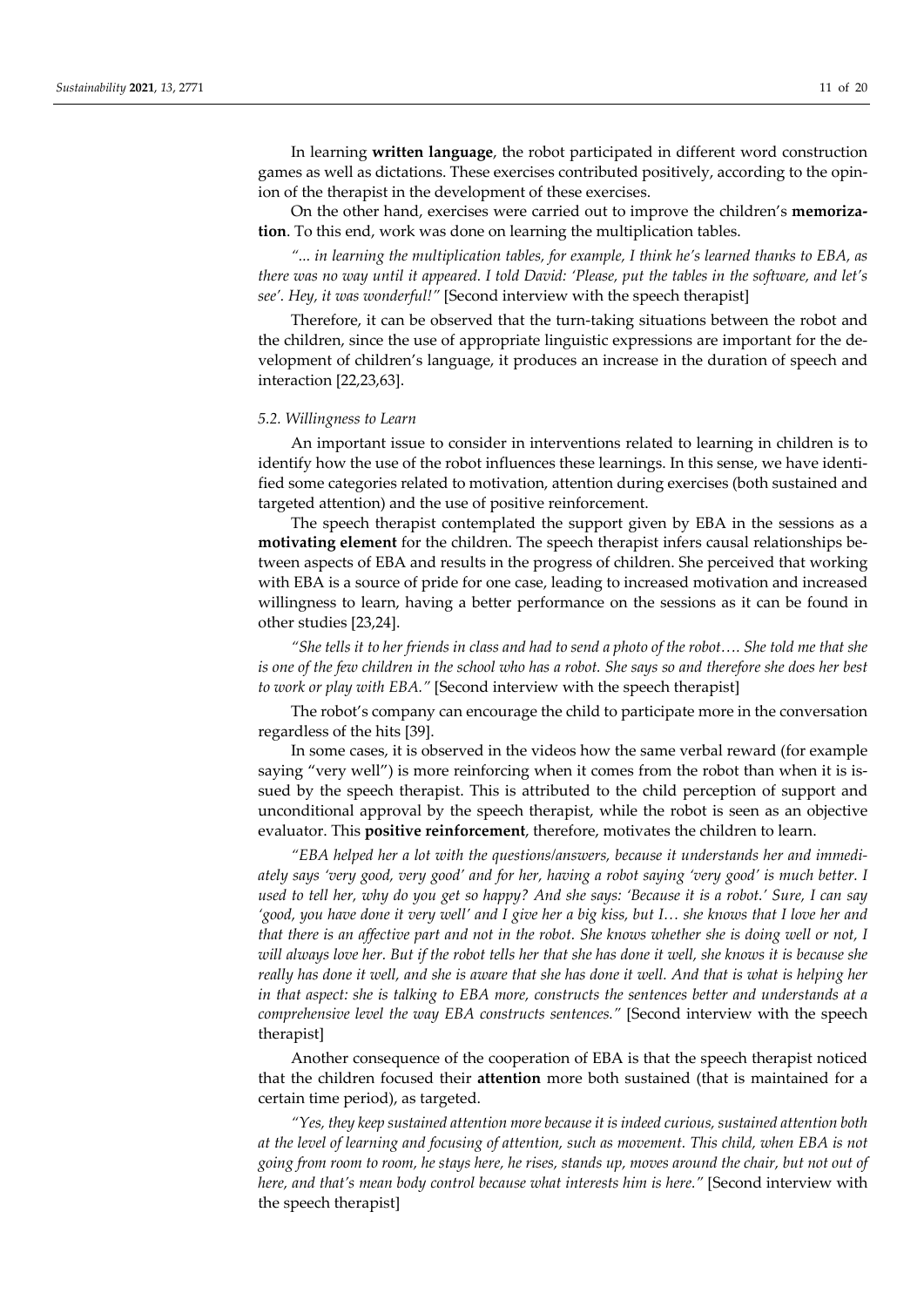*"Then, in all the cases a greater sustained attention has been achieved, well, there are children* who doesn't have an attention and we don't work it, but with all there is a greater sustained atten*tion"* [Second interview with the speech therapist]

"In the case of EBA, it is a robot, at first, of course they pay more attention, as if..., you know, *the novelty, but not sustained attention, is the surface or physical sustained attention that we all have to something new, but they focus sustained attention when it intervenes in the integration of learning. From this novelty, the sustained attention appeared, the focused one has been appearing* throughout the sessions. And this is very important. Look, when I talk about it, I also realize that *things come out."* [Second Interview with the speech therapist]

As Encarnação et al. remarked, sustained attention and self‐regulation could be pro‐ moted in a virtual environment where there are fewer distracting factors [64].

### *5.3. Emotional Aspects*

As the children gradually learn to work with the robot, different interactions not directly related with the therapy emerged, such as empathic interactions or dyadic and even triadic interactions. These aspects are included in the dimension called **emotional aspects**. In this group, the emotional response of the children creating a link with EBA and show‐ ing some **empathy** should be highlighted.

*"I remember one day in a session were EBA had a broken finger,… Well, the parents had to phone me! Their child was scared because we had put an electrical tape on EBA finger, and he thought it was a cast. He had normalized EBA as if it were human. When the parents phone me they said that their child had slept badly, that 'poor EBA'… that 'Daddy please, phone EBA to see* how she is, because she is in the hospital for sure....' But of course, you have to get to know this child. That this child says that and sees a fellow man as his fellow man..., because his equals... well, *he has many behaviour problems because he has an oppositional defiant disorder. So, normally, he attacks his peers. His greatest communication is to attack…. And suddenly, being so worried about* EBA? It was a great leap that has also taken him out. That is very nice, it moves me." [Second interview with the speech therapist]

**Other affective elements** appeared. For example, in some cases, the unique power of working with a robot seems to have a beneficial impact on children, who feel special in their environment in a positive way.

*"They brag in the school that they have a robot. We are talking about children with difficulties, with disorders, who have always felt different in the group…, who have always been treated as different, they are taken out of the classroom because they go to support classes because they are* different. And it turns out that they now have a robot that no one else has. And brag about it... *And they feel important for once in their life. I think it is very important."* [Second interview with the speech therapist]

In other cases, interaction with EBA has been key when intervening when the child was very upset.

*In another session with this child, EBA calmed his hyper‐activity in an effective way. [...]He came angry about something with his father, a coin or something he lost in the car, he brought something to show me. Another child, many children, they get angry and you, in two minutes, have calmed them down, 'come on, your brain, so and so', we change, and we start working, and* that's it. But not like this child, no, because he has an oppositional disorder. Then he came angry, stood there, he tried to attack me, he began to bite himself. This child, I've been working with him for three years: the first year there were attacks, he practically escaped me, tried to attack me, I had to slow him down a lot, I had to do physical restraint, and that's over. But last year, that day he attacked himself, he begins to bite, he begins to pinch, he begins to hit his head on the table and I, because I was next to him, sitting on the floor, ready to intervene contention because the next step is to attack me or the one next to him. So, David went super-fast and programmed EBA, and EBA started talking to C2, C2 didn't even look at it. He entered and did not look at them, there was his *problem and his aggression and his coin…Suddenly, EBA began to speak to him with what David*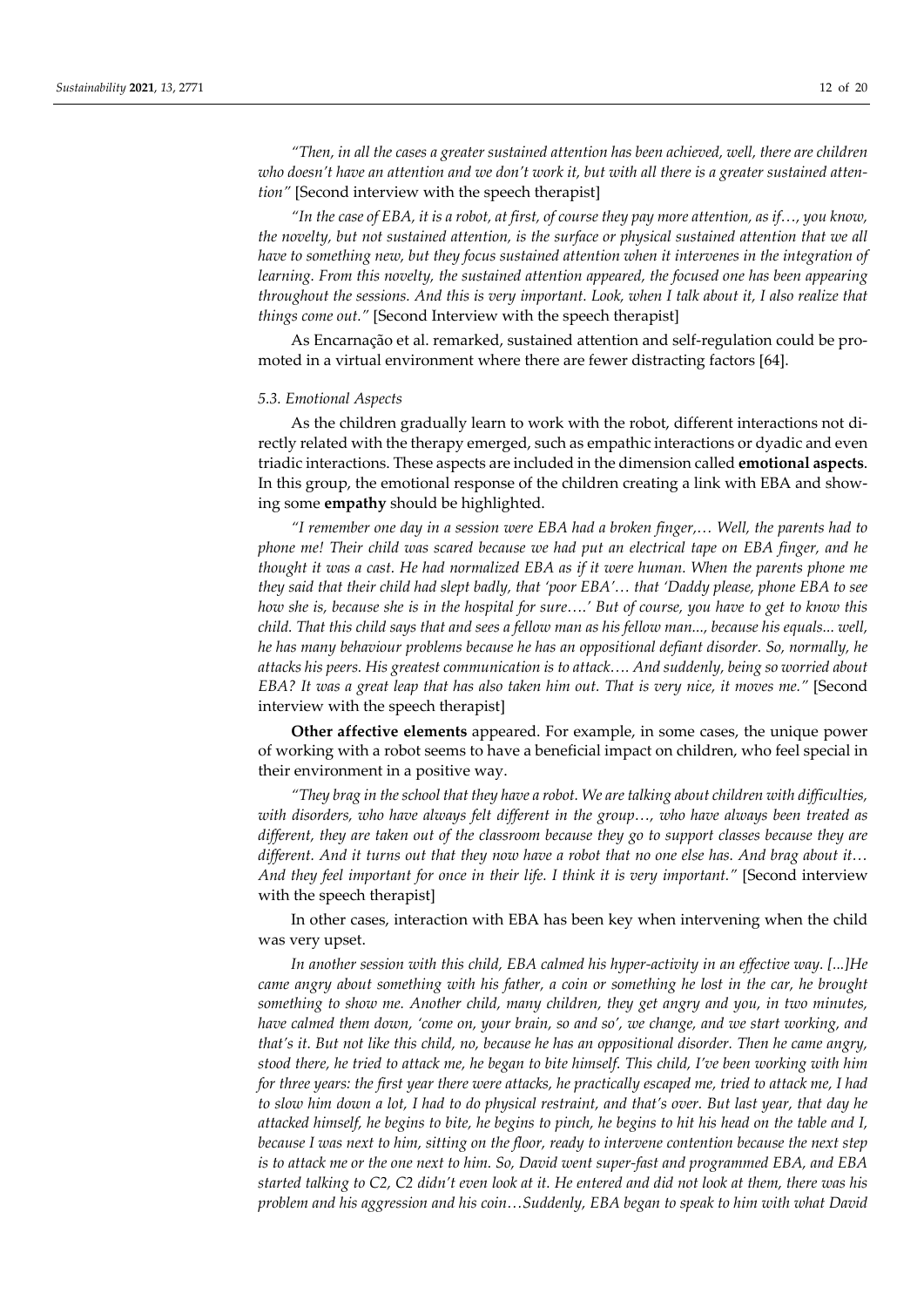*was introducing: "Hello C2! How are you? What's wrong? Don't be like that, you'll find the coin when you go out", or something like that. And in less than 3 min, he approached EBA, started* talking to her, told her about the problem. That this child tells you?... May be, he would tell the psychologist about it later. If I had spent the whole session with him lying on the ground, I wouldn't *have succeeded, because it has already happened to me, because he also gives himself feedback. This kid what he didn't do with the robot is feedback on the problem."* [Second interview with the speech therapist]

According to the speech therapist, thanks to EBA's **absence of value judgments**, the objective responses that EBA gives to children increase their self‐esteem, and therefore, they have a better development of their learning.

*No prejudice, no value judgments, and that makes children raise their self‐esteem.* [Second interview with the speech therapist]

This can be clearly seen in some sessions such as the one where the child has to play to the balloon introducing the letters that EBA says inside it and forming a word: "*We can see the speech therapist trying to positively reinforce the child's response, but the child ignored her. However, when EBA confirms to the child how well he has done it and encourages him to continue playing, it is seen how the child changes his attitude and strives to continue doing well.*"

The NAO robot has movement but does not express feelings. Initially, to work on EBA's **non‐verbal language**, the research team considered the option of using different colours in the robot's eyes to simulate mood swings. However, throughout the sessions, the therapist realized that this lack turned out to be positive for our case studies. The com‐ plexity of non‐verbal messages may decrease the desire to interact in some children with communication deficits; however, the fact that EBA was predictable and had simple conversational functions could help interaction [23].

*"That's one of the things I have mentioned it to David. The non‐verbal language does not come out and it is essential for communication and nonverbal communication, and in EBA it does not appear, but children don't miss it.*" [Second interview with the speech therapist]

*"Using this form that comes spontaneously, because I could not work otherwise, then comes spontaneously, children adopt this affective form and transmitted, and have taken from EBA, have* made a transmission, they give it and take it to EBA as if EBA really gives that affection. So, what *happens when that emotional part? Integration of learning occurs better, it stays, it is not only* learnt, but it integrates because there is a part that they have to show or not or learn just because *EBA says so."* [Second Interview with the speech therapist]

It is important to note that, in some cases in which the programmer was unable to make EBA respond quickly to the needs of the moment, a certain **frustration** is detected in the children, which leads to them disconnecting partly from the session.

*"So, sometimes it's very complicated to program the computer... that is, the robot, while we* are speaking as the software needs time to load and today this has happened and C4 wanted imme*diate results, and I couldn't give them. So, I've seen the child, mmm, 'frustrated?'... Until every‐ thing was working again, but then it was difficult for me to catch his attention."* [Programmer's diary (28/05/2018)].

This is seen in this video session: It is observed that the engineer is nervous, looking at the child and the speech therapist, while the program compiles the new changes that he has just introduced. It looks like the child has suddenly lost all attention in the session and wants to get up and leave.

# *5.4. Relationship with EBA*

An important dimension that appears in this study is the relationship that each child establishes with the robot. This relationship changed over time and did not develop in the same way in all cases, and differences were observed between them. Both from the obser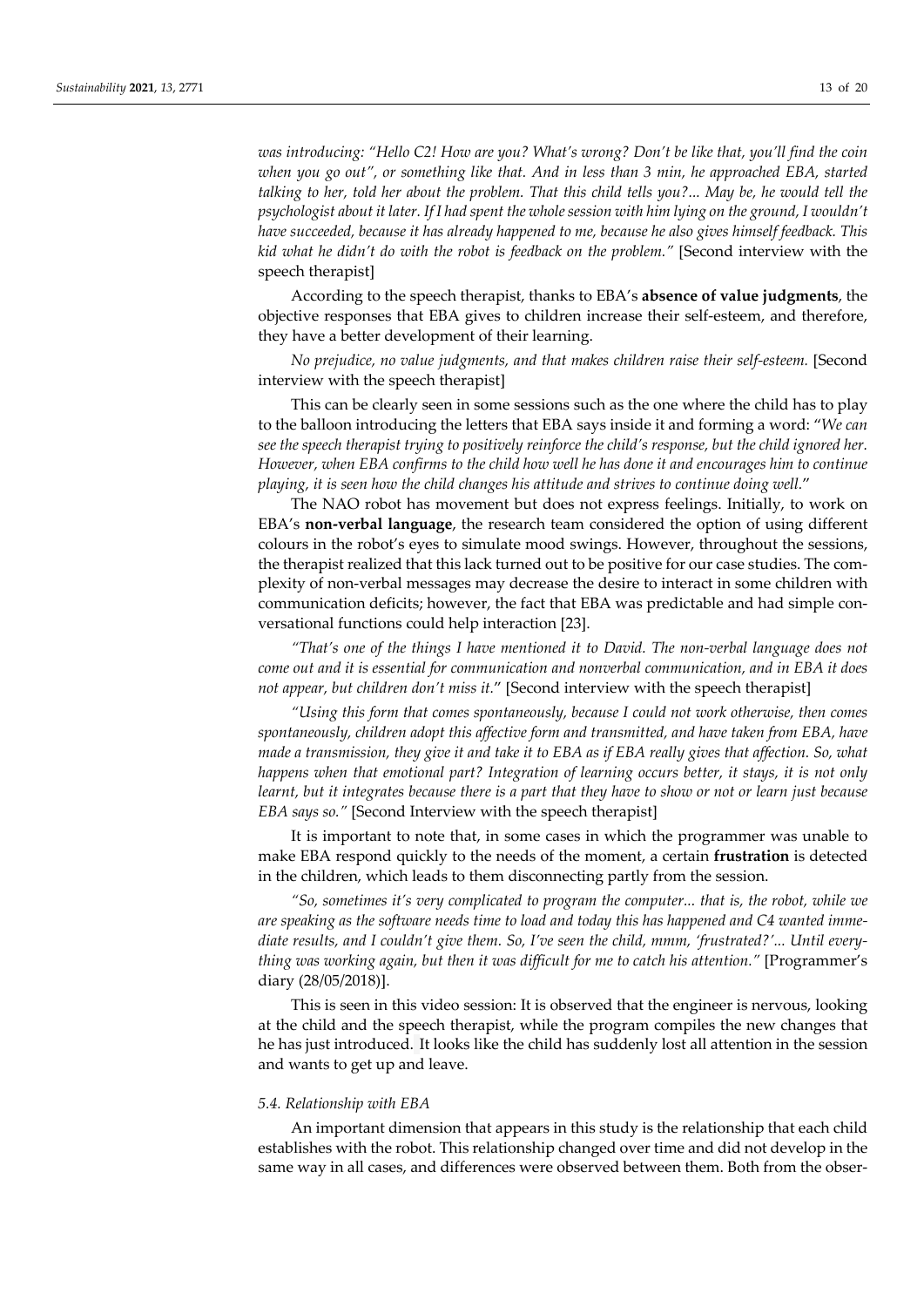vation of the videos of the sessions and from the diaries of the therapist and the program‐ mer, **behavioural changes** were observed. Children that initially showed fear or suspicion towards EBA, after several sessions changed their behaviour during the sessions.

"He, at first, was afraid of EBA and did not approach it. If it moved, he got scared. But he *went getting used to it, he normalized it."* [Second interview with the speech therapist]

Even child 2, for example, managed to calm his aggressiveness on some occasions thanks to the affective relationship with EBA.

"'If I kick EBA and throw it out the window, will I break it?' And I say 'yes, you break EBA, and if you do the same to me maybe you will hurt me too. And we will stop functioning, me and EBA'. And he said, 'I will not do it because she's my friend'. But he says so loudly, and I thought *that it could have happened. Do you remember? At the beginning I told you, this child, you must be careful with EBA because he is able to catch it and release it from the balcony."* [Second inter‐ view with the speech therapist]

These behavioural changes observed in the children can open the door to the incorporation of the robot in the classroom with the aim of inclusion. The speech therapist speaks about the meetings hold in the children's schools, to see how EBA is affecting their behaviour.

*"EBA facilitates inclusion inside and outside the classroom because its support and reinforce the learning of speech and consequently of oral language and communication. It seems that it has also stimulated the emotionality of individual and group social language process. It helps children to recognize the differences through EBA, which is different, and learns and teaches at the same time. So, I would say that EBA facilitates the inclusion objective of achieving equality and equity. Finally, the originality of EBA invites curiosity and reinforces the students' strengths and capa‐ bilities. I see a lot of possibilities incorporating EBA in the classrooms."* [Second interview with the speech therapist]

**Interaction styles** established between the child and the robot take on different nu‐ ances in different aspects or differ from one case to another. Although, initially, "EBA" was programmed to act as a teacher, in some cases, children showed a great challenge in becoming **EBA's teacher** rather than being their students.

"One day I said, 'Hey, you know, EBA is going to teach reading?' And he said 'Well, I already know. I'm going to teach her because EBA is a robot and robots do not know, you have to shove ".things in those circuits.' So, I said, let's flip it.... This is the goal now, he is the teacher of EBA. [Second interview with the speech therapist]

*"Then, he has been teaching EBA, the NAO, how that game works so that the next day we meet, EBA has learned and we can work with it."* [Programmer's diary (12.11.2017)]

While observing the video this was commented on by the researchers as follows:

*"C5 looks all the time trying to be the protagonist in this session, nor the speech therapist, nor EBA, showing the robot what it should be learnt."*

*"Well then, this exchange of roles 'student–teacher', 'teacher–student; children like C4 that...* he has managed to connect to the robot because he is its teacher. He is not taught; he teaches the robot. What has happened with this? With this we can get to alleviate a little feedback that he has self-imposed himself. Because in order to teach, you must have certain trait of humility, even if the child does not know, takes it out, otherwise, he can't teach. So, he can overcome this self-imposed *rigorousness."* [Second interview with the speech therapist]

Child 5 just sees the robot as a **resource**.

"For C5 EBA looks like a robot. C5 is older than the others. It is the only case that sees EBA as a robot. As a resource to learn. That is, C5 is not going to become a friend of EBA." [Second interview with the speech therapist]

Additionally, most of them see EBA as a **friend**, **personalizing** it.

*"In this case, with this girl, what has been achieved and I haveseen a change with the activities* that EBA has done with the girl, because for us it is EBA, the children do not see it as a robot,...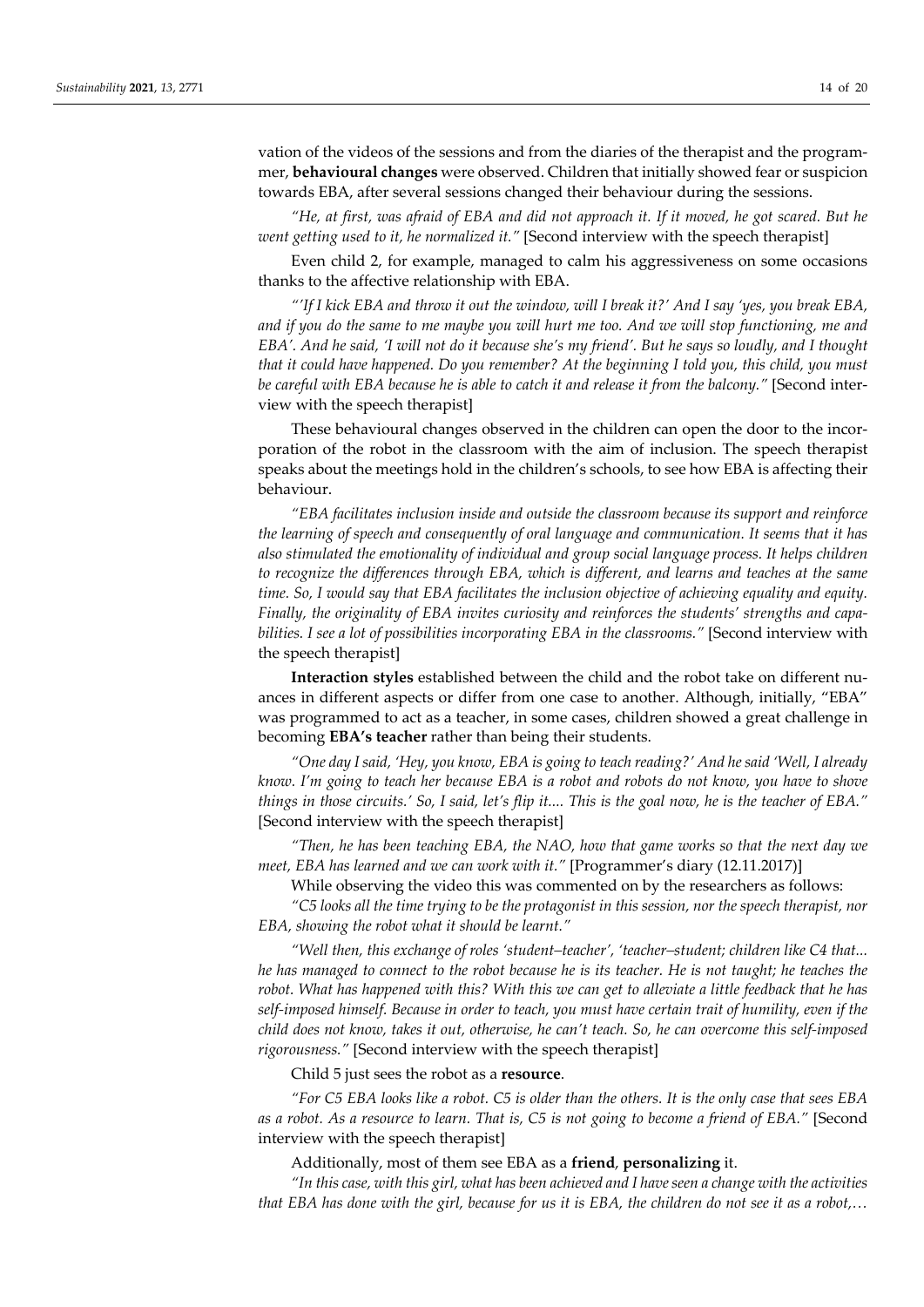At first yes, but later it is as... They ask when does EBA come? As if EBA were a friend of her." [Second interview with the speech therapist]

The category of **personalization** refers to the way in which the children, in their re‐ lationship with the robot, have personalized EBA, which is closely linked to the displays of empathy that have been shown. The children start asking questions about the robot, such as: "*Did it sleep well?", "Does it have siblings?"* Or *"Why don't you build its parents?"* However, this relationship with the robot is not shown in the same way in every case.

"For C3, he spoke very softly out of absolute shyness, he respects her, it is difficult for him to approach see it there as... She sees it as a robot and I think she is beginning to open up and she is the one who asks the most about EBA, curiously, and asked 'can you create a dog for her?', because *she has dogs."* [Second interview with the speech therapist]

In child 2, we have observed a certain **ambivalence**, that is, one day empathizing intensely, and another day ignoring it. An example of this is described in the following excerpt and verified by watching the videos of this case (C2): "*it is observed how the child sometimes directly addresses the robot and sometimes approaches the programmer to ask questions about its use."*

*"He has empathized with EBA, to such an extent that we have seen his maturation period* with respect to the robot. He is the only child we are working with who differs, that is, he distinguishes. Suddenly, he gets to work with EBA and normalizes it as an equal, mind you that it is *difficult for this child to see someone as an equal, and suddenly he needs to ask David something about EBA, about how EBA works, he gets up and stands next to David at the computer to see* EBA networks. And in a matter of seconds he sits back down and has EBA as an equal again. For this child it is very difficult to do that, very complicated, it is something that the school is trying to do by all means and here he does it and nobody has said 'do it', it has come out because of the *intervention that is being done."* [Second interview with the speech therapist].

The appearance of the fact that children see "EBA" as an equal or as their student, caused that some changes could be made in the way of working on the objectives of the sessions in a more efficient way. As a result, an improvement is observed in children's vocalization and in the construction and structure of sentences. In this way, children's self‐confidence increases as the scenario in which the child adopts the role of robot teacher generates a high level of commitment, motivation and self‐confidence [65].

### *5.5. Relationship with the Programmer*

Given that in the sessions, in addition to the robot, a new person was introduced, we established as a dimension the **relationship of the child with the programmer**. Although during the sessions, the person of reference for the child was the speech therapist, given that over time they have acquired a significant degree of confidence, in some cases, the child interacted with the programmer. However, in most cases, children ignored the pro‐ grammer (David) during the sessions, detail that was observed in the video observations. Children always get into the room with the speech therapist and usually do not even look at the camera or to the programmer:

*"Well, David is part of the furniture in the sessions. In mean, the children just greeted me* and EBA. At the beginning I had to tell them, 'Hey this is David, greets him' ... but then I gave up, because I realized that, for the children, he didn't exist directly. Look! Not only did they not be *aware that David was there, but they didn't even realize there was a camera recording them"* [Sec‐ ond interview with the speech therapist]

On the other hand, the relationship established between the programmer and the child has helped in the integration of EBA in the sessions and the achievement of the ob‐ jectives pursued by the therapist, such as when they ask questions to him directly because they want a new software in EBA.

*"The thing about C2 is that, if EBA doesn't understand him, he stands up and goes to David,* 'Why doesn't he understand me?', 'Let's see, where is it? Where is his brain?' That is, he tries to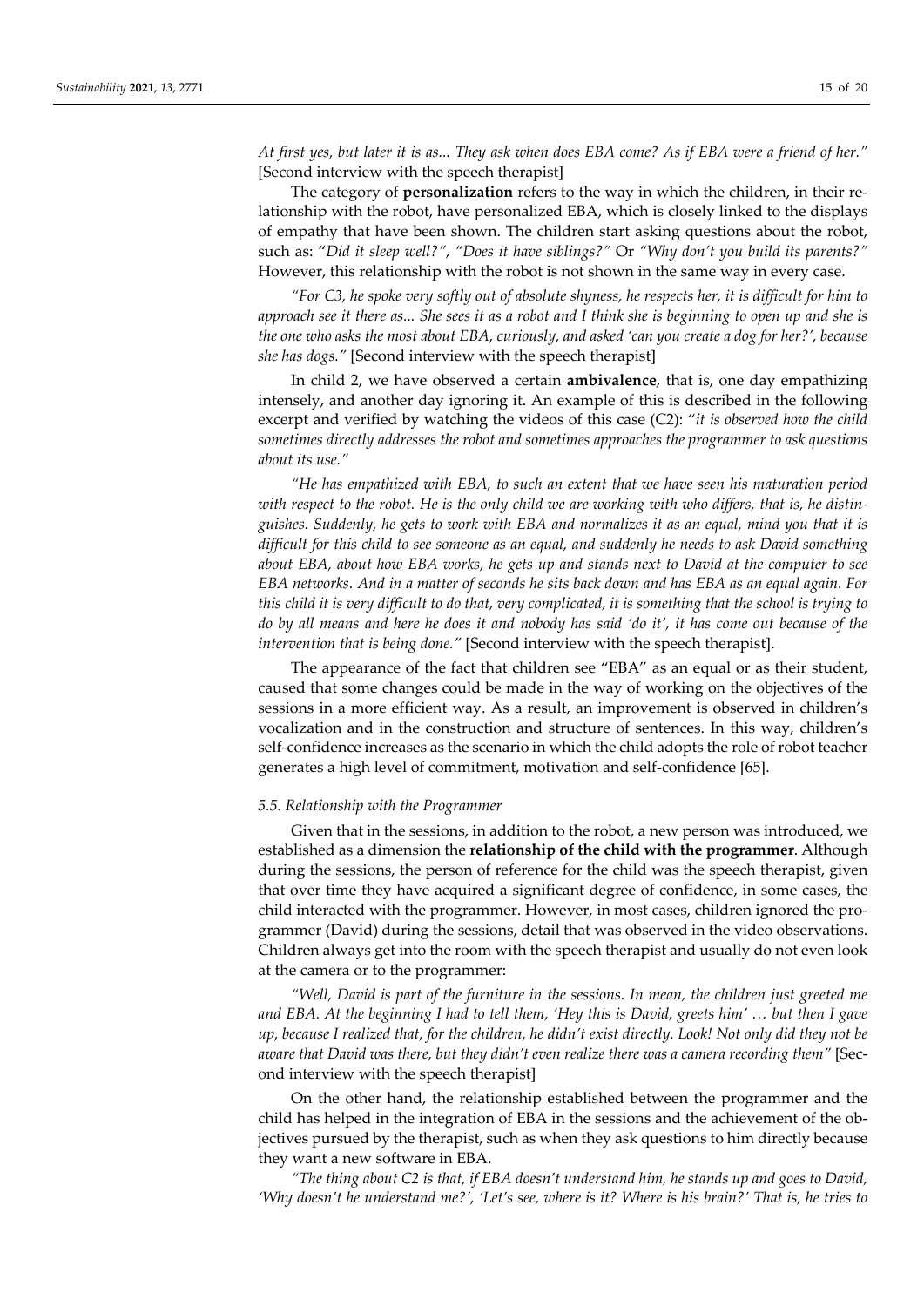*understand the head of EBA. He interacts less than the others because he is more aware of the* process of what is happening, so I would like him to interact. He is the only one who has not asked about EBA, the only one, and when he comes, he is happy, but he has not asked, the others have. *When does EBA come? When does EBA come? He does not, but the way he interacts with EBA is* different, there is no hook, but there is a hook with the whole process and there is a hitch with the *Dragon Ball…. Yes, he has not humanized EBA, for him it is the robot that comes and sometimes* he doesn't pay any attention, sometimes you're here and I look at David and say 'I'm going to start *working with other things because no way.'"* [Second interview with the speech therapist]

# **6. Conclusions, Limitations and Future Research**

The study presented explored if the results of the intervention with a social robot fits the expectations of the therapist regarding the initial speech therapy objectives. Addition‐ ally, we wanted to examine the children interaction with the robot and their progress while using it as a support for the speech therapist.

Based on the qualitative analysis of our results, after conducting our study, we can conclude that incorporating a NAO-type robot, "EBA", as an assistant to the speech therapist has some advantages but also certain limitations. We learned from each case and from each session.

According to the speech therapist, some factors have been identified in improving the child's learning process. Using a social robot as a speech therapist assistant triggered an increase in the children's motivation during the sessions and a greater commitment. In fact, one of the conclusions is that the robot can also play another supporting role in the sessions having different effects to those of the therapist and this change in children's behaviour seeing "EBA" as an equal or as their student causes a different way of working on the objectives of each session, and as a result, there is an improvement in the children's vocalization and in the construction and structure of sentences increasing the children's confidence in themselves.

We found that children generally welcomed the novelty of interacting with a robot, as if it were a game rather than a therapy session. At the same time, delays or errors in the robot's responses generated feelings of frustration and disconnection with the robot among the children, making it difficult to interact in the rest of the session.

The specific characteristics of each child made the experience with the robot something unique. Therefore, the design of activities and answers of the robot had to be per‐ sonalized for each case. This customization requires the presence of the programmer in the sessions to adapt the robot software to the different activities and response in real time. Consequently, at least during the first sessions, the collaboration of experts from both seems to be required. This continuous technical assistance allows the therapist to concentrate on his/her work and not be distracted by technical aspects. However, advances in social robot programming may, in the future, allow anyone with little training to program such a robot.

A common element that contributed to the acceptance of the robot was the assimila‐ tion of non-judgment. This is an essential aspect in educational and therapeutic contexts. Since the robot uses the reinforces without making value judgments, its value becomes higher. Likewise, as the "EBA" language is better structured, children understand it better. Perhaps a greater consideration of non‐verbal communication aspects is lacking, in those children with oral language difficulties. However, this lack, at times, results in useful outcomes for children during the intervention process.

Among the limitations of the study, one could say the sample was small because five cases have been analysed, but each case had its own peculiarities, which makes each case valuable in itself. However, an analysis with cases that have different logopaedic needs may give greater depth to this study. So, it would be convenient to expand the sample for future researches on the topic. The therapist has been in permanent coordination with each child's school throughout the process to establish the objectives and carry out the appropriate follow‐up. However, the study could have been completed by interviewing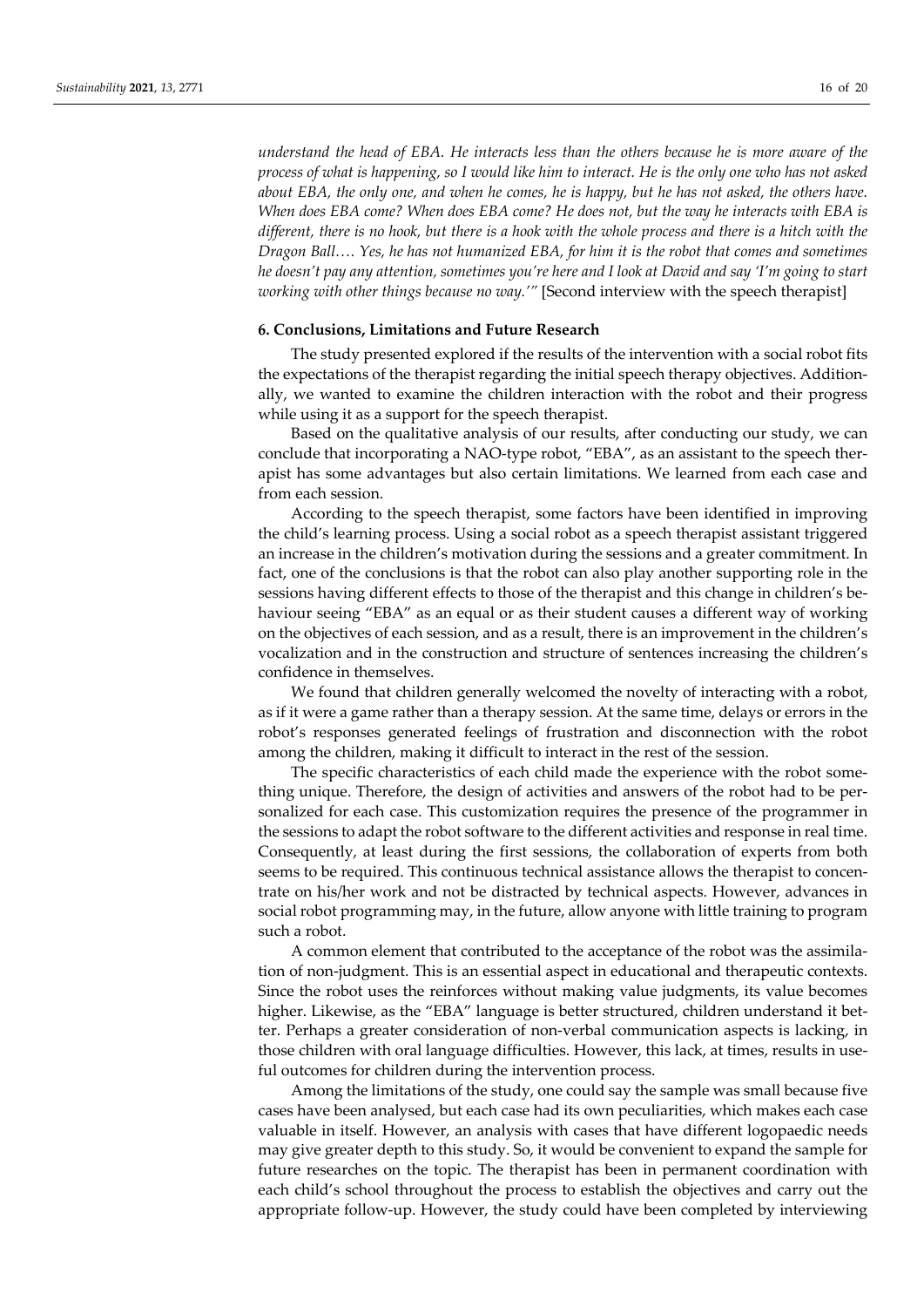the children's parents and teachers, so that new themes for analysis would have emerged. For future actions, we should deepen the subject using different approaches and methodological designs to provide a deeper vison of the phenomenon.

Another limitation of the study can be having used just one camera to analyse non‐ verbal information The analysis of the children's facial and body micro-movements can provide relevant information about their emotional states, the level of satisfaction in the interaction and comfort during the work sessions. To perform this analysis properly, it is required to use several video cameras located in different positions or a 360<sup>°</sup> camera.

This study highlights the importance that the use of social robots can have in support of speech therapies. It begins to improve the children's development, promoting a better integration in their schools for an inclusive education. As the therapist mentioned, some of the objectives for inclusive education could be promoted by incorporating EBA in the classrooms in future projects. Understanding the perceived challenges after the study and the benefits in the integration of children can serve to inform other speech therapy centres about how to carry out similar experiences. More research is needed to gain insight into how EBA can be applied best in speech therapy to make more inclusive education.

**Author Contributions:** Conceptualization, D.E., M.‐J.T.‐L., V.Á.‐M. and R.‐M.R.‐J.; methodology, P.J.V.‐Q. and M.‐J.T.‐L.; software, D.E.; validation, P.J.V.‐Q. and M.‐J.T.‐L.; formal analysis, P.J.V.‐ Q., R.‐M.R.‐J. and M.‐J.T.‐L.; investigation, D.E., R.‐M.R.‐J. and M.‐J.T.‐L.; resources, D.E and V.Á.‐ M.; data curation, D.E.; writing—original draft preparation, P.J.V.‐Q. and M.‐J.T.‐L.; writing review and editing, D.E.,R.‐M.R.‐J., P.J.V.‐Q., V.Á.‐M. and M.‐J.T.‐L.; visualization, D.E., P.J.V.‐Q. and M.‐J.T.‐L.; supervision, M.‐J.T.‐L.; project administration, M.‐J.T.‐L. and D.E. All authors have read and agreed to the published version of the manuscript.

**Funding:** This research was funded by Universidad Europea de Madrid through the project CIPI/18/069: "Robótica aplicada a la intervención y mejora de tratamientos pedagógicos y logopé‐ dicos en niños".

**Institutional Review Board Statement:** The study was conducted according to the guidelines of the Declaration of Helsinki, and approved by the Institutional Review Board (or Ethics Committee) of Universidad Europea de Madrid (protocol code CIPI 18 069 which date of approval was March 13<sup>th</sup> 2018).

**Informed Consent Statement:** Informed consent was obtained from all subjects involved in the study.

**Data Availability Statement:** Data supporting the research can be found in the final project report 2018/UEM17, called "Robótica aplicada a la intervención y mejora de tratamientos pedagógicos y logopédicos en niños" avalaible at Universidad Europea de Madrid

**Acknowledgments:** The authors thank the support and confidence expressed by the therapist of the Vallmen, Psychology and Logopedic Center (www.gabinetevallmen.com accessed on 3 March 2021), Valle Alvarez Manzano, and the children that participated in the study.

**Conflicts of Interest:** The authors declare no conflict of interest.

# **References**

- 1. Gary, T.; Vaughan, M. *Inclusive Education: Readings and Reflections. Inclusive Education*; The McGraw‐Hill Companies: Columbus, OH, USA, 2004.
- 2. UNESCO. A Guide for Ensuring Inclusion and Equity in Education. Paris 2017. Available online: https://unesdoc.unesco.org/ark:/48223/pf0000248254 (accesed on 9 October 2020).
- 3. Badilla‐Quintana, M.G.; Sepulveda‐Valenzuela, E.; Salazar Arias, M. Augmented Reality as a Sustainable Technology to Improve Academic Achievement in Students with and without Special Educational Needs. *Sustainability* **2020**, *12*, 8116, doi:10.3390/su12198116.
- 4. Xu, S.Q.; Cooper, P.; Sin K. The 'Learning in Regular Classrooms' initiative for inclusive education in China. *Int. J. Incl. Educ.* **2018**, *22*, 54–73, doi:10.1080/13603116.2017.1348547.
- 5. Booth, T.; Simón, C.; Sandoval, M.; Echeita, G.; Muñoz, Y. Guía para la Educación Inclusiva. Promoviendo el Aprendizaje y la Participación en las Escuelas: Nueva Edición Revisada y Ampliada. *REIC* **2015**, *13*, 5–19.
- 6. Ainscow, M. Haciendo que las escuelas sean más inclusivas: Lecciones a partir del análisis de la investigación internacional (Making schools more inclusive: Lessons from international research). *Revista Educ. Inclusiva* **2012***, 5*, 39–49.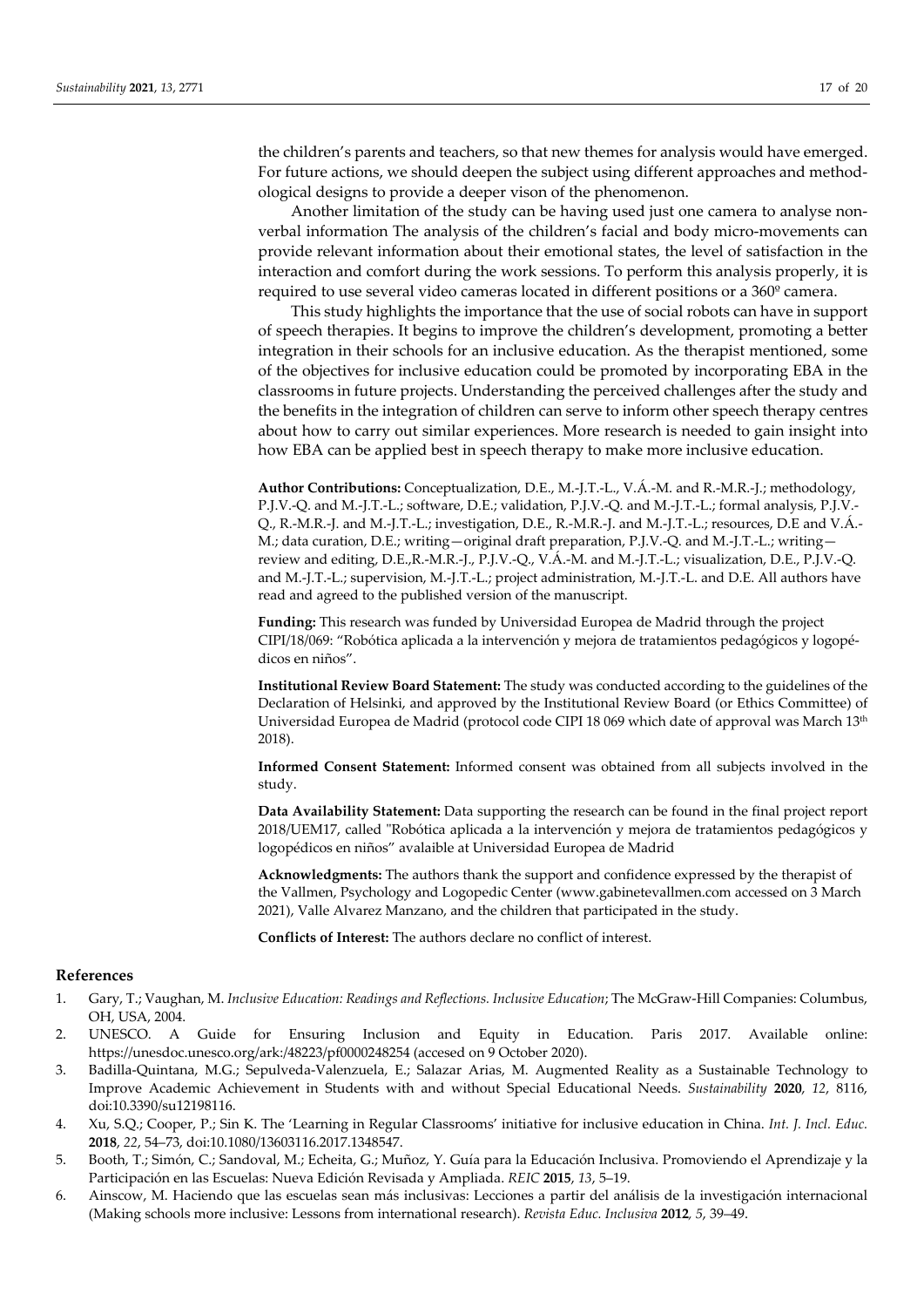- 7. Echeita, G.; Verdugo, M.Á.; Sandoval, M.; Simón, C.; López, M.; González‐Gil, F.; Calvo, M.I. La opinión de FEAPS sobre el proceso de inclusión educativa. *Siglo Cero* **2008**, *228*, 26–50.
- 8. Sandoval, M.; López, M.L.; Miquel, E.; Durán, D.; Giné, C.; Echeita, G. "Index for inclusion": Una guía para la evaluación y mejora de la educación inclusiva. *Contextos Educ. Revista Educ.* **2002**, *5*, 227–238.
- 9. Arnaiz Sánchez, P.; de Haro Rodríguez, R.; Maldonado Martínez, R.M. Barriers to Student Learning and Participation in an Inclusive School as Perceived by Future Education Professionals. *J. New Approaches Educ. Res.* **2019**, 18–24, doi:10.7821/naer.2019.1.321.
- 10. Daniela, L.; Lytras, M.D. Educational Robotics for Inclusive Education. *Technol. Knowl. Learn.* **2019**, *24*, 219–225, doi:10.1007/s10758‐018‐9397‐5.
- 11. Leyzberg, D.; Spaulding, S.; Scassellati, B. Personalizing robot tutors to individuals′ learning differences. In Proceedings of the 2014 ACM/IEEE International Conference on Human‐Robot Interaction, Bielefeld, Germany, 3–6 March 2014; pp. 423–430.
- 12. Westlund, J.M.; Dickens, L.; Jeong, S.; Harris, P.L.; DeSteno, D.; Breazeala, C.L. Children Use Non‐Verbal Cues to Learn New Words From Robots as well as People. *Int. J. Child. Comput. Interact.* **2017**, *13*, 1–9, doi:10.1016/j.ijcci.2017.04.001.
- 13. Cherney, L.R.; Halper, A.S.; Holland, A.L.; Cole, R. Computerized script training for aphasia: Preliminary results. *Am. J. Speech Lang. Pathol.* **2008**, *17*, 19–34, doi:10.1044/1058‐0360(2008/003).
- 14. Jeon, K.H.; Yeon, S.J.; Kim, Y.T.; Song, S.; Kim, J. Robot‐based augmentative and alternative communication for nonverbal children with communication disorders. In Proceedings of the 2014 ACM International Joint Conference on Pervasive and Ubiquitous Computing (UbiComp ′14), Seattle, WA, USA, 13–17 September 2014; pp. 853–859, doi:10.1145/2632048.2636078.
- 15. Malik, N.A.; Yussof, H.; Hanapiah, F.A. Development of Imitation Learning through Physical Therapy Using a Humanoid Robot. *Procedia Comput. Sci.* **2014**, *42*, 191–197, doi:10.1016/j.procs.2014.11.051.
- 16. Medina‐García, M.; Doña‐Toledo, L.; Higueras‐Rodríguez, L. Equal Opportunities in an Inclusive and Sustainable Education System: An Explanatory Model. *Sustainability* **2020**, *12*, 4626, doi:10.3390/su12114626.
- 17. Belpaeme, T.; Kennedy, J.; Ramachandran, A.; Scassellati, B. Social robots for education: A review. *Sci. Robot.* **2018**, *3*, doi:10.1126/scirobotics.aat5954.
- 18. Starcic, A.I.; Bagon S. ICT-supported learning for inclusion of people with special needs: Review of seven educational technology journals, 1970–2011. *Br. J. Educ. Technol*. **2014**, *45*, 202–230, doi:10.1111/bjet.12086.
- 19. Chita‐Tegmark, M.; Scheutz, M. Assistive Robots for the Social Management of Health: A Framework for Robot Design and Human–Robot Interaction Research. *Int. J. Soc. Robot.* **2020**, 1–21, doi:10.1007/s12369‐020‐00634‐z.
- 20. Nehaniv, C.L.; Dautenhahn, K. *Imitation and Social Learning in ROBOTS, HUMANS and Animals: Behavioural, Social and Communicative Dimensions*; Cambridge University Press: Cambridge, UK, 2007; doi:10.1017/CBO9780511489808.
- 21. Kennedy, J.; Baxter, P.; Belpaeme, T. Nonverbal Immediacy as a Characterisation of Social Behaviour for Human–Robot Interaction. *Int. J. Soc. Robot.* **2017**, *9*, 109–128, doi:10.1007/s12369‐016‐0378‐3.
- 22. Serholt, S. Breakdowns in children's interactions with a robotic tutor: A longitudinal study. *Comput. Hum. Behav.* **2017**, *81*, 250– 264, doi:10.1016/j.chb.2017.12.030.
- 23. Lee, H.; Hyun, E. The Intelligent Robot Contents for Children with Speech‐Language Disorder. *J. Educ. Technol. Soc.* **2015**, *3*, 100–113.
- 24. Robles‐Bykbaev, V.; Velásquez‐Angamarca, V.; Mosquera‐Cordero, K.; Calle‐López, D.; Robles‐Bykbaev, Y.; Pinos‐Vélez, E.; León-Pesántez, A. A proposal of a virtual robotic assistant and a rule-based expert system to carry out therapeutic exercises with children with Dyslalia. In Proceedings of the 2018 IEEE Third Ecuador Technical Chapters Meeting (ETCM), Cuenca, Ecuador, 15–19 October 2018; pp. 1–6, doi:10.1109/ETCM.2018.8580302.
- 25. Peñeñory, V.M.; Manresa‐Yee, C.; Riquelme, I.; Collazos, C.A.; Fardoun, H.M. Scoping Review of Systems to Train Psychomotor Skills in Hearing Impaired Children. *Sensors* **2018**, *18*, 2546, doi:10.3390/s18082546.
- 26. Moore, T.E. *Cognitive Development and Acquisition of Language*; Elsevier: New York, NY, USA, 2014.
- 27. Chomsky, N. *Knowledge of Language: Its Nature, Origin, and Use;* Greenwood Publishing Group: Westport, CT, USA, 1986.
- 28. Hoff E. How social contexts support and shape language development. *Dev. Rev.* **2006**, *26*, 55–88, doi:10.1016/j.dr.2005.11.002.
- 29. Goldman, L.G. Social implications of langage disorders. *J. Read. Writ. Learn. Disabil. Int. Overcoming Learn. Diff.* **1987**, *3*, 119–130, doi:10.1080/0748763870030203.
- 30. Puranik, C.S.; Lonigan, C.J. Early Writing Deficits in Preschoolers with Oral Language Difficulties. *J. Learn. Disabil.* **2012**, *45*, 179–190, doi:10.1177/0022219411423423.
- 31. Webster, A.A.; Carter, M. Social relationships and friendships of children with developmental disabilities: Implications for inclusive settings: A systematic review. *J. Intellect. Dev. Disabil.* **2007**, *32*, 200–213, doi:10.1080/13668250701549443.
- 32. Cruz, M.; Ríos Rincón, A.M.; Rodríguez Dueñas, W.R.; Quiroga Torres, A.; Bohórquez-Heredia, A.F. What does the literature say about using robots on children with disabilities? *Disabil. Rehabil. Assist. Technol.* **2017**, *12*, 429–440, doi:10.1080/17483107.2017.1318308.
- 33. Kennedy, J.; Baxter, P.; Belpaeme, T. The Impact of Robot Tutor Nonverbal Social Behavior on Child Learning. *Front. ICT* **2017**, *4*, 6, doi:10.3389/fict.2017.00006.
- 34. Vasalou, A.; Khaled, R.; Holmes, W.; Gooch, D. Digital games‐based learning for children with dyslexia: A social constructivist perspective on engagement and learning during group game‐play. *Comput. Educ.* **2017**, *114*, 175–192, doi:10.1016/j.compedu.2017.06.009.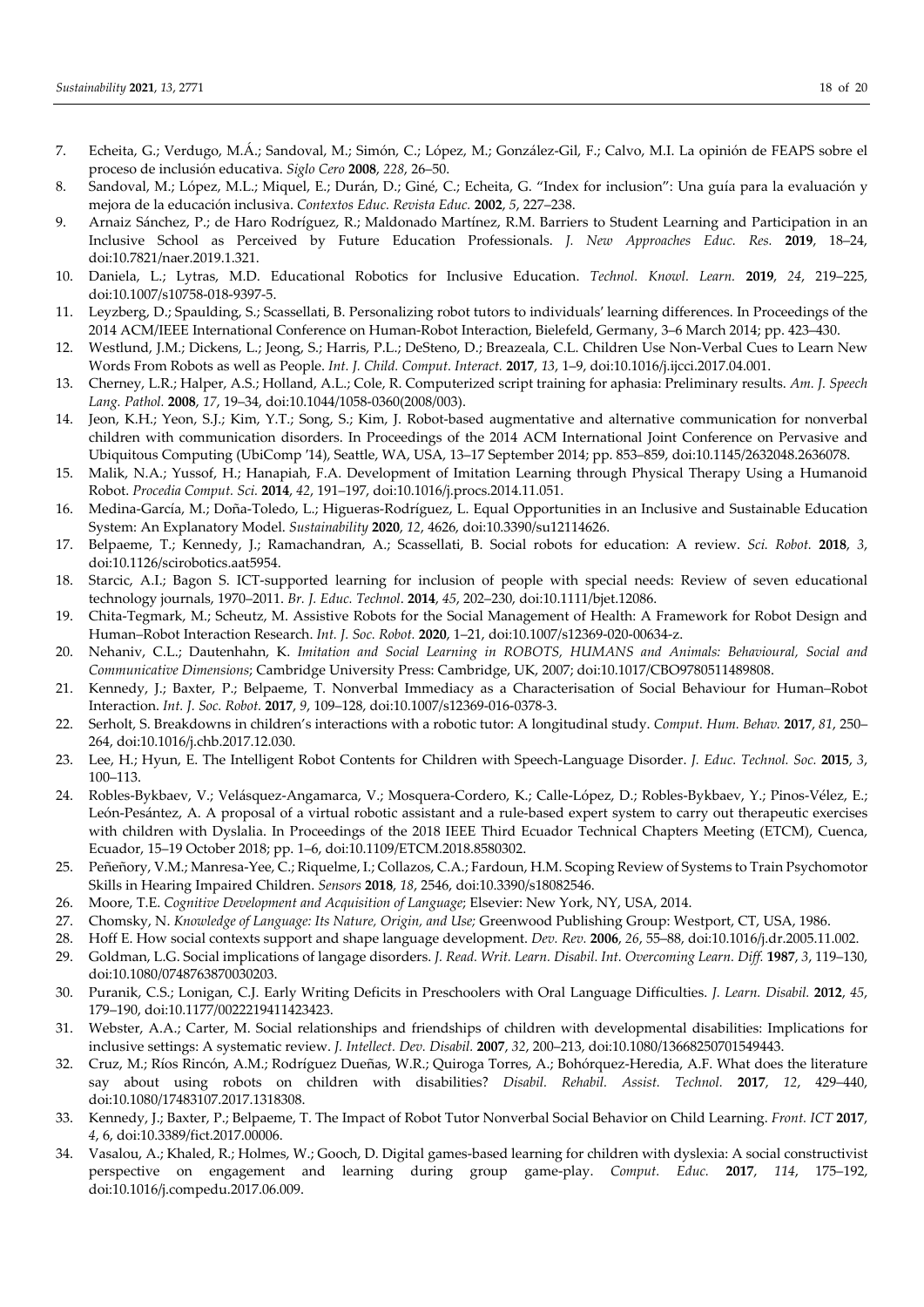- 35. Beukelman, D.R.; Light, J.C. *Augmentative and Alternative Communication: Supporting Children and Adults with Complex Communication Needs*; Paul Brookes Publishing: Baltimore, MD, USA, 2020; pp. 1–17.
- 36. Pivetti, M.; Di Battista, S.; Agatolio, F.; Simaku, B.; Moro, M.; Menegatti, E. Educational Robotics for children with neurodevelopmental disorders: A systematic review. *Heliyon* **2020**, *6,* e05160, doi:10.1016/j.heliyon.2020.e05160.
- 37. Gkeka, E.; Agorastou, E.; Drigas, A. Artificial Techniques for Language Disorders. *Int. J. Recent Contrib. Eng. Sci. IT* **2019**, 7, 68‐ 76.
- 38. Vrochidou, E.; Najoua, A.; Lytridis, C.; Salonidis, M.; Ferelis, V.; Papakostas, G. Social robot NAO as a self‐regulating didactic mediator: A case study of teaching/learning numeracy. In Proceedings of the 26th International Conference on Software, Telecommunications and Computer Networks (SoftCOM), Split, Croatia, 13–15 September 2018.
- 39. Lytridis, C.; Bazinas, C.; Papakostas, G.A.; Kaburlasos, V. On Measuring Engagement Level During Child‐Robot Interaction in Education. In *Robotics in Education. RiE 2019. Advances in Intelligent Systems and Computing*; Merdan, M., Lepuschitz, W., Koppensteiner, G., Balogh, R., Obdržálek, D., Eds.; Springer: Cham, Switzerland, 2020; pp. 3–13, doi:10.1007/978‐3‐030‐26945‐ 6\_1.
- 40. Agatolio, F.; Pivetti, M.; Di Battista, S.; Menegatti, E.; Moro, M. A Training Course in Educational Robotics for Learning Support Teachers. In Proceedings of the International Conference EduRobotics 2016, Athens, Greece, 25 November 2016; pp. 43–53.
- 41. Yin, R.K. *Case Study Research: Design and Methods*; Sage Publications: Thousand Oaks, CA, USA, 2003; Volume 5.
- 42. Stake, R.E. *The Art of Case Study Research*; Sage Publications: Thousand Oaks, CA, USA, 1995.
- 43. Gouaillier, D.; Hugel, V.; Blazevic, P.; Kilner, C.; Monceaux, J.; Lafourcade, P.; Marnier, B.; Serre, J.; Maisonnier, B. The NAO humanoid: A combination of performance and affordability. *arXiv* **2008***,* arXiv:0807.3223.
- 44. Nalin, M.; Bergamini, L.; Giusti, A.; Baroni, I.; Sanna, A. Children's perception of a Robotic Companion in a mildly constrained setting. In Proceedings of IEEE/ACM Human-Robot Interaction 2011 Conference (Robots with Children Workshop), Lausanne, Switzerland, 6–9 March 2011.
- 45. Ismail, L.; Shamsudin, S.; Yussof, H.; Hanapiah, F.; Zahari, N.I. Robot‐based Intervention Program for Autistic Children with Humanoid Robot NAO: Initial Response in Stereotyped Behavior. *Procedia Eng.* **2012**, *41*, 1441–1447, doi:10.1016/j.proeng.2012.07.333.
- 46. Gomilko, S.; Zimina, A.; Shandarov, E. Attention Training Game with Aldebaran Robotics NAO and Brain‐Computer Interface. In *Interactive Collaborative Robotics*; Ronzhin, A., Rigoll, G., Meshcheryakov, R., Eds.; Springer: Cham, Switzerland, 2016; Volume 9812, pp. 27–31, doi:10.1007/978‐3‐319‐43955‐6\_4.
- 47. Fridin, M.; Yaakobi, Y. Educational Robot for Children with ADHD/ADD, Architectural Design. In Proceedings of the International Conference on Computational Vision and Robotics, Bhubaneswar, India, 13–14 August 2011. Available online: http://www.ariel.ac.il/images/stories/site/projects/SocialRobots/ADHD.pdf (accesed on 10 December 2017).
- 48. Andreasson, R.; Alenljung, B.; Billing, E.; Lowe, R. Affective Touch in Human–Robot Interaction: Conveying Emotion to the Nao Robot. *Int. J. Soc. Robot.* **2018**, *10*, 473–491, doi:10.1007/s12369‐017‐0446‐3.
- 49. Alenljung, B.; Andreasson, R.; Lowe, R.; Billing, E.; Lindblom, J. Conveying emotions by touch to the Nao Robot: A user experience perspective. *Multimod. Technol. Interact.* **2018**, *2*, 82.
- 50. Rossi, S.; Larafa, M.; Ruocco, M. Emotional and Behavioural Distraction by a Social Robot for Children Anxiety Reduction During Vaccination. *Int. J. Soc. Robot.* **2019**, *12*, 765–777, doi:10.1007/s12369‐019‐00616‐w.
- 51. Tapus, A.; Peca, A.; Aly, A.; Pop, C.; Jisa, L.; Pintea, S.; Rusu, A.; David, D. Children with autism social engagement in interaction with Nao, an imitative robot—A series of single case experiments. *Interact. Stud.* **2012**, *13*, 315–347, doi:10.1075/is.13.3.01tap.
- 52. Dahl, T.; Kamel Boulos, M.N. Robots in health and social care: A complementary technology to home care and telehealthcare? *Robotics* **2013**, *3*, 1–21, doi:10.3390/robotics3010001.
- 53. Taheri, A.; Meghdari, A.; Alemi, M.; Pouretemad, H. Human–Robot Interaction in Autism Treatment: A Case Study on Three Pairs of Autistic Children as Twins, Siblings, and Classmates. *Int. J. Soc. Robot.* **2018**, *10*, 93–113, doi:10.1007/s12369‐017‐0433‐8.
- 54. Huisman, C.; Kort, H. Two‐year use of care robot Zora in Dutch nursing homes: An evaluation study. *Healthcare* **2019**, *7*, doi:10.3390/healthcare7010031.
- 55. Kvale, S. *Doing Interviews*; Sage Publications: Thousand Oaks, CA, USA, 2007, doi:10.4135/9781849208963.
- 56. Nassauer, A.; Legewie, N.M. Video data analysis: A methodological frame for a novel research trend. *Sociol. Methods Res.* **2018**, *50*, 135–174, doi:10.1177/0049124118769093.
- 57. Derry, S.J.; Pea, R.D.; Barron, B.; Engle, R.A.; Erickson, F.; Goldman, R.; Hall, R.; Koschmann, T.; Lemke, J.L.; Sherin, M.G.; Sherin, B.L. Conducting Video Research in the Learning Sciences: Guidance on Selection, Analysis, Technology, and Ethics. *J. Learn. Sci.* **2010**, *19*, 3–53, doi:10.1080/10508400903452884.
- 58. Kuckartz, U. *Qualitative Text Analysis. A Guide to Methods Practice and Using Software*; Sage Publications: London, UK, 2014.
- 59. Silver, C.; Lewins, A. *Using Software in Qualitative Research: A Step‐by‐Step Guide*; Sage Publications: London, UK, 2014.
- 60. Given, L.M. *SAGE Encyclopedia of Qualitative Research Methods*; Sage Publications: London, UK, 2008. p. 868.
- 61. Egido‐García, V.; Estévez, D.; Corrales‐Paredes, A.; Terrón‐López, M.‐J.; Velasco‐Quintana, P.‐J. Integration of a Social Robot in a Pedagogical and Logopedic Intervention with Children: A Case Study. *Sensors* **2020**, *20*, 6483, doi:10.3390/s20226483.
- 62. Cangelosi, A.; Metta, G.; Sagerer, G.; Nolfi, S.; Nehaniv, C.; Fischer, K.; Tani, J.; Belpaeme, T.; Sandini, G.; Nori, F.; et al. Integration of Action and Language Knowledge: A Roadmap for Developmental Robotics. *IEEE Trans. Auton. Ment. Dev.* **2010**, *2*, 167–195, doi:10.1109/TAMD.2010.2053034.